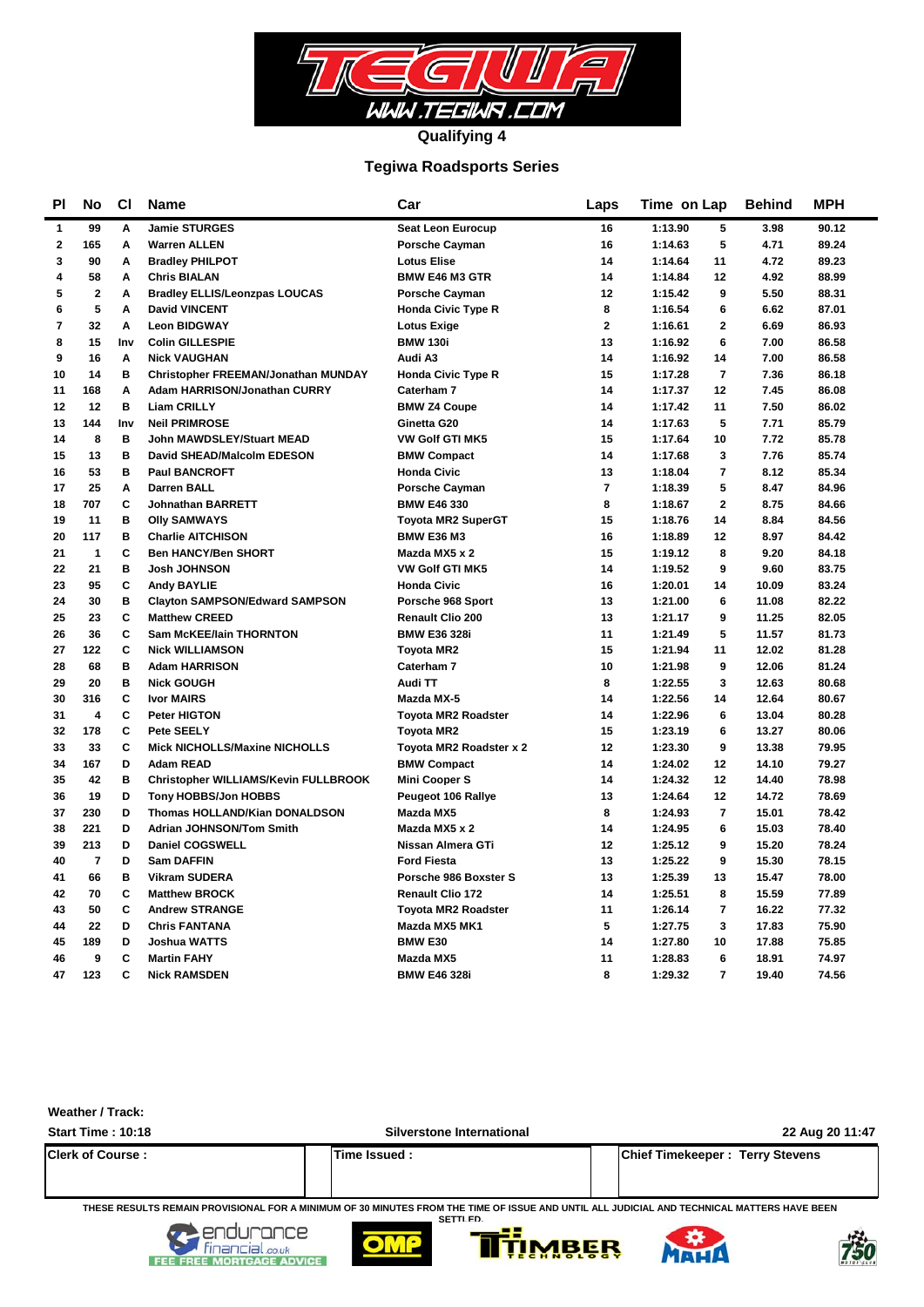### **Not-Seen**

| 114 | в.   | <b>Mark LLOYD-JONES</b> |  |
|-----|------|-------------------------|--|
| 150 |      | A Simon CASSEY          |  |
|     |      | 52 B Stephen MACDONALD  |  |
|     | 56 C | James SCOTT/Lloyd QUINN |  |

No 14 & 165 - 1 lap disallowed

**114 Mark Civic Type-R Caterham 310R 52 Bread Adders** Civic Type R **Mini Cooper S R56** 



**Start Time : 10:18 Silverstone International 22 Aug 20 11:47**

|                         | .                   | --                                     |
|-------------------------|---------------------|----------------------------------------|
| <b>Clerk of Course:</b> | <b>Time Issued:</b> | <b>Chief Timekeeper: Terry Stevens</b> |
|                         |                     |                                        |
|                         |                     |                                        |

**THESE RESULTS REMAIN PROVISIONAL FOR A MINIMUM OF 30 MINUTES FROM THE TIME OF ISSUE AND UNTIL ALL JUDICIAL AND TECHNICAL MATTERS HAVE BEEN SETTLED.**









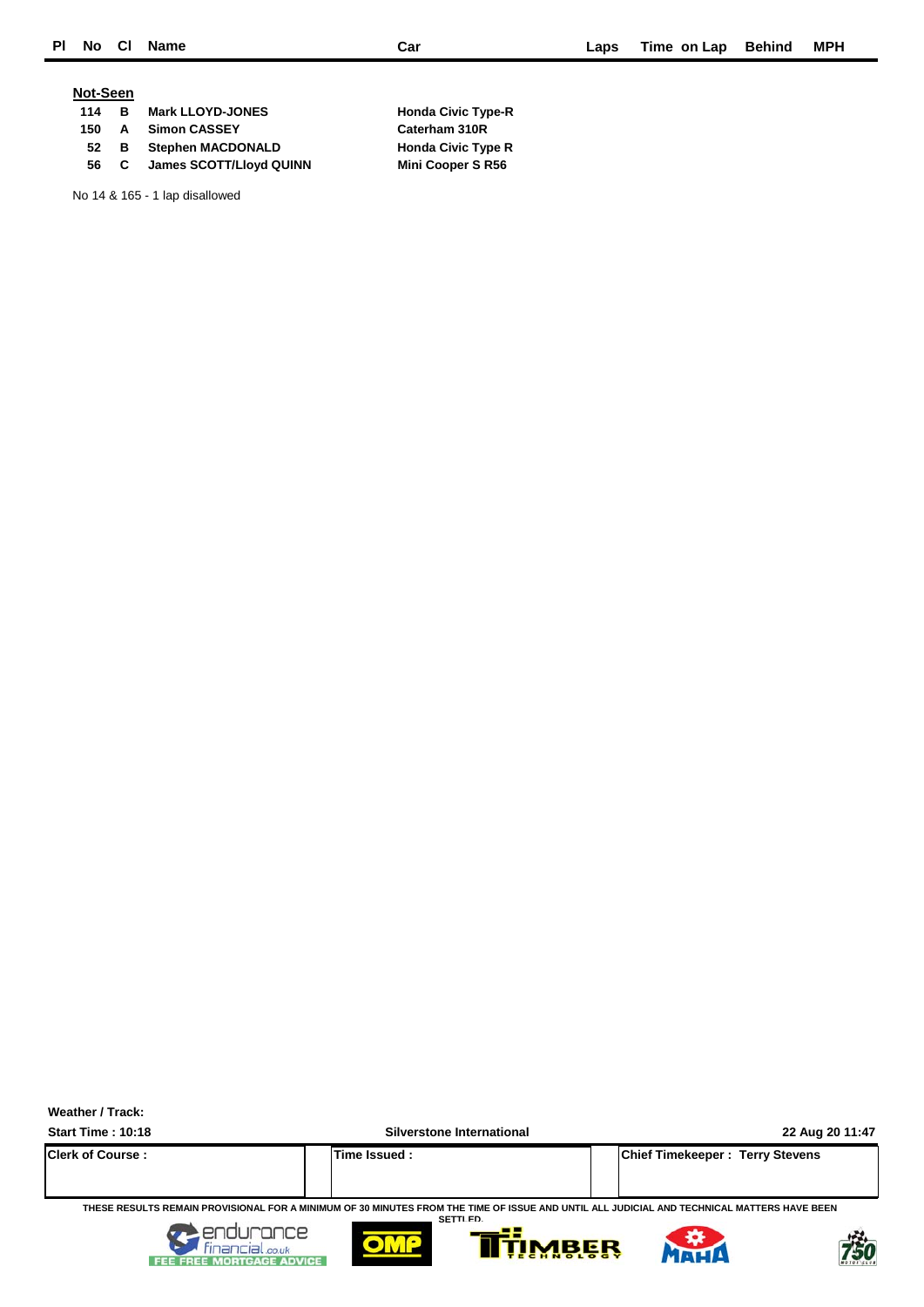## **Tegiwa Roadsports Series**

| <b>LAP TIMES - Qualifying 4</b> |  |  |
|---------------------------------|--|--|
|---------------------------------|--|--|

| $\mathbf 1$             | <b>Ben HANCY</b>            |                                    |                                            |                                                                                                                                                                                                                                                                                                                                                                                                                         |                                             |                  |                            |                                                                                                                                                                                                                                                                                                                                    |                                                      |              |                            |  |  |
|-------------------------|-----------------------------|------------------------------------|--------------------------------------------|-------------------------------------------------------------------------------------------------------------------------------------------------------------------------------------------------------------------------------------------------------------------------------------------------------------------------------------------------------------------------------------------------------------------------|---------------------------------------------|------------------|----------------------------|------------------------------------------------------------------------------------------------------------------------------------------------------------------------------------------------------------------------------------------------------------------------------------------------------------------------------------|------------------------------------------------------|--------------|----------------------------|--|--|
|                         | Lap<br>$1 \quad \Box$<br>11 | $\sim$ 1<br>3:02.68<br>1:20.61     | $2^{\circ}$<br>1:21.35                     | $\sim$ 3<br>1:21.36<br>1:19.58  1:19.74                                                                                                                                                                                                                                                                                                                                                                                 | $\overline{\mathbf{4}}$<br>1:20.33  1:21.06 | $5 -$            | 6                          | $\overline{7}$                                                                                                                                                                                                                                                                                                                     | 8 <sup>°</sup><br>1:19.12                            | 9<br>1:19.47 | 10 <sup>°</sup><br>2:36.24 |  |  |
| $\overline{2}$          |                             | <b>Bradley ELLIS</b>               |                                            |                                                                                                                                                                                                                                                                                                                                                                                                                         |                                             |                  |                            |                                                                                                                                                                                                                                                                                                                                    |                                                      |              |                            |  |  |
|                         | Lap                         | $\sim$ 1 $\sim$ 2                  |                                            | $\overline{\mathbf{3}}$                                                                                                                                                                                                                                                                                                                                                                                                 | $\overline{\mathbf{4}}$                     | 5 <sub>5</sub>   | 6 <sup>1</sup>             | $\overline{7}$                                                                                                                                                                                                                                                                                                                     | $\sim$ 8 $\sim$                                      | $9^{\circ}$  | $\overline{10}$            |  |  |
|                         | $1 \quad \Box$              | 6:47.60                            | 1:39.33                                    |                                                                                                                                                                                                                                                                                                                                                                                                                         | 2:47.94  1:16.46  1:15.58                   |                  |                            | 1:16.00  1:16.94                                                                                                                                                                                                                                                                                                                   | 1:17.43                                              | 1:15.42      | 1:15.94                    |  |  |
|                         |                             | 11  1:20.50                        | 1:20.33                                    |                                                                                                                                                                                                                                                                                                                                                                                                                         |                                             |                  |                            |                                                                                                                                                                                                                                                                                                                                    |                                                      |              |                            |  |  |
| $\overline{\mathbf{4}}$ |                             | <b>Peter HIGTON</b>                |                                            |                                                                                                                                                                                                                                                                                                                                                                                                                         |                                             |                  |                            |                                                                                                                                                                                                                                                                                                                                    |                                                      |              |                            |  |  |
|                         | Lap                         | $\sim$ $-1$                        | $\overline{\mathbf{2}}$                    | $\overline{\mathbf{3}}$                                                                                                                                                                                                                                                                                                                                                                                                 | $\overline{\mathbf{4}}$                     | 5 <sub>1</sub>   |                            | $6 \overline{7}$                                                                                                                                                                                                                                                                                                                   | $\sim$ 8                                             | 9            | 10                         |  |  |
|                         |                             | 1 3:48.94                          | 1:24.49                                    | 1:25.66                                                                                                                                                                                                                                                                                                                                                                                                                 | 1:24.12                                     | 1:23.18          |                            |                                                                                                                                                                                                                                                                                                                                    | 1:22.96  1:24.11  1:23.84                            | 1:24.09      | 1:23.90                    |  |  |
|                         | 11                          | 1:23.43                            | 1:23.02                                    | 1:25.03                                                                                                                                                                                                                                                                                                                                                                                                                 | 1:24.35                                     |                  |                            |                                                                                                                                                                                                                                                                                                                                    |                                                      |              |                            |  |  |
| 5                       | <b>David VINCENT</b>        |                                    |                                            |                                                                                                                                                                                                                                                                                                                                                                                                                         |                                             |                  |                            |                                                                                                                                                                                                                                                                                                                                    |                                                      |              |                            |  |  |
|                         |                             | Lap 1                              | $\mathbf{2}$                               | $\sim$ 3                                                                                                                                                                                                                                                                                                                                                                                                                | $\overline{4}$                              |                  | $5 - 5$<br>6               | $\overline{7}$                                                                                                                                                                                                                                                                                                                     | 8                                                    | 9            | 10 <sup>°</sup>            |  |  |
|                         |                             |                                    | 1 3:15.24 11:25.53 1:16.71 1:18.39 1:17.97 |                                                                                                                                                                                                                                                                                                                                                                                                                         |                                             |                  |                            |                                                                                                                                                                                                                                                                                                                                    | 1:31.25                                              |              |                            |  |  |
| $\overline{7}$          |                             | <b>Sam DAFFIN</b>                  |                                            |                                                                                                                                                                                                                                                                                                                                                                                                                         |                                             |                  |                            |                                                                                                                                                                                                                                                                                                                                    |                                                      |              |                            |  |  |
|                         | Lap                         | $\sim$ $\sim$ 1                    |                                            | 3 <sup>7</sup><br>$\overline{\mathbf{2}}$ and $\overline{\mathbf{2}}$ and $\overline{\mathbf{2}}$ and $\overline{\mathbf{2}}$ and $\overline{\mathbf{2}}$ and $\overline{\mathbf{2}}$ and $\overline{\mathbf{2}}$ and $\overline{\mathbf{2}}$ and $\overline{\mathbf{2}}$ and $\overline{\mathbf{2}}$ and $\overline{\mathbf{2}}$ and $\overline{\mathbf{2}}$ and $\overline{\mathbf{2}}$ and $\overline{\mathbf{2}}$ a | $\overline{4}$                              |                  | $5 - 5$<br>$6 -$           | $\overline{7}$ and $\overline{7}$ and $\overline{7}$ and $\overline{7}$ and $\overline{7}$ and $\overline{7}$ and $\overline{7}$ and $\overline{7}$ and $\overline{7}$ and $\overline{7}$ and $\overline{7}$ and $\overline{7}$ and $\overline{7}$ and $\overline{7}$ and $\overline{7}$ and $\overline{7}$ and $\overline{7}$ and | 8                                                    | $9^{\circ}$  | 10 <sup>°</sup>            |  |  |
|                         |                             | 1 5:22.50                          | 1:33.29                                    | 1:26.82                                                                                                                                                                                                                                                                                                                                                                                                                 |                                             |                  |                            |                                                                                                                                                                                                                                                                                                                                    | 1:30.43  1:27.11  1:26.02  1:25.60  1:25.94  1:25.22 |              | 1:31.81                    |  |  |
|                         |                             | 11  1:27.08                        | 1:28.60                                    | 1:27.73                                                                                                                                                                                                                                                                                                                                                                                                                 |                                             |                  |                            |                                                                                                                                                                                                                                                                                                                                    |                                                      |              |                            |  |  |
| 8                       |                             | <b>John MAWDSLEY</b>               |                                            |                                                                                                                                                                                                                                                                                                                                                                                                                         |                                             |                  |                            |                                                                                                                                                                                                                                                                                                                                    |                                                      |              |                            |  |  |
|                         | Lap                         | $\sim$ $\sim$ $\sim$ $\sim$ $\sim$ | $2^{\circ}$                                | $\overline{\mathbf{3}}$                                                                                                                                                                                                                                                                                                                                                                                                 | $\sim$ 4 $\sim$ 4                           |                  | $5 \t\t 6$                 | $\overline{7}$                                                                                                                                                                                                                                                                                                                     | 8                                                    | 9            | $-10$                      |  |  |
|                         |                             | 12:18.76                           | 1:27.32                                    | 1:23.46                                                                                                                                                                                                                                                                                                                                                                                                                 |                                             | 1:22.42  1:22.79 |                            |                                                                                                                                                                                                                                                                                                                                    | 2:45.00  1:17.71  1:18.12                            | 1:17.79      | 1:17.64                    |  |  |
|                         | 11                          | 1:17.76                            | 1:17.69                                    | 1:18.34                                                                                                                                                                                                                                                                                                                                                                                                                 |                                             | 1:18.70  1:22.76 |                            |                                                                                                                                                                                                                                                                                                                                    |                                                      |              |                            |  |  |
| 9                       |                             | <b>Martin FAHY</b>                 |                                            |                                                                                                                                                                                                                                                                                                                                                                                                                         |                                             |                  |                            |                                                                                                                                                                                                                                                                                                                                    |                                                      |              |                            |  |  |
|                         | Lap                         | $\sim$ $\sim$ 1                    | $2^{\circ}$                                | 3 <sub>1</sub>                                                                                                                                                                                                                                                                                                                                                                                                          | 4 <sup>1</sup>                              | 5 <sub>1</sub>   | 6 <sup>1</sup>             | $\overline{7}$                                                                                                                                                                                                                                                                                                                     | 8.                                                   | 9            | 10                         |  |  |
|                         |                             | 1 3:02.20                          | 1:32.71                                    | 1:31.68                                                                                                                                                                                                                                                                                                                                                                                                                 |                                             | 1:30.62  1:30.36 |                            |                                                                                                                                                                                                                                                                                                                                    | 1:28.83  1:29.14  1:29.63                            | 1:29.46      | 1:28.89                    |  |  |
|                         | 11                          | 1:30.32                            |                                            |                                                                                                                                                                                                                                                                                                                                                                                                                         |                                             |                  |                            |                                                                                                                                                                                                                                                                                                                                    |                                                      |              |                            |  |  |
| 11                      |                             | <b>Olly SAMWAYS</b>                |                                            |                                                                                                                                                                                                                                                                                                                                                                                                                         |                                             |                  |                            |                                                                                                                                                                                                                                                                                                                                    |                                                      |              |                            |  |  |
|                         | Lap                         | $\sim$ $\sim$ 1                    | $2 \t 3$                                   |                                                                                                                                                                                                                                                                                                                                                                                                                         | $\overline{\mathbf{4}}$                     | $5 -$            | $\overline{\phantom{a}}$ 6 | $\overline{7}$                                                                                                                                                                                                                                                                                                                     | $\sim$ 8 $\sim$                                      | $9^{\circ}$  | 10                         |  |  |
|                         |                             |                                    | 1 3:29.38 1:21.91 1:20.82                  |                                                                                                                                                                                                                                                                                                                                                                                                                         |                                             |                  |                            |                                                                                                                                                                                                                                                                                                                                    | 1:19.68  1:20.99  1:20.32  1:20.42                   |              | 1:18.80                    |  |  |
|                         |                             | 11  1:20.07  1:20.01               |                                            | 1:20.20                                                                                                                                                                                                                                                                                                                                                                                                                 | 1:18.76                                     | 1:20.07          |                            |                                                                                                                                                                                                                                                                                                                                    |                                                      |              |                            |  |  |
| 12                      |                             | <b>Liam CRILLY</b>                 |                                            |                                                                                                                                                                                                                                                                                                                                                                                                                         |                                             |                  |                            |                                                                                                                                                                                                                                                                                                                                    |                                                      |              |                            |  |  |
|                         |                             | $Lap$ 1                            |                                            | 2 3 4 5 6 7 8 9 10                                                                                                                                                                                                                                                                                                                                                                                                      |                                             |                  |                            |                                                                                                                                                                                                                                                                                                                                    |                                                      |              |                            |  |  |
|                         |                             | 1 2:19.13                          | 1:20.02                                    | 1:17.65                                                                                                                                                                                                                                                                                                                                                                                                                 |                                             |                  |                            |                                                                                                                                                                                                                                                                                                                                    |                                                      |              | 1:35.96                    |  |  |
|                         |                             | 11   1:17.42                       | 1:19.51                                    | <b>Contract Contract</b>                                                                                                                                                                                                                                                                                                                                                                                                | 4:20.23                                     |                  |                            |                                                                                                                                                                                                                                                                                                                                    |                                                      |              |                            |  |  |
| 13                      | Lap                         | <b>David SHEAD</b><br>$\sim$ 1.    | $\overline{\mathbf{2}}$                    | $\sim$ 3                                                                                                                                                                                                                                                                                                                                                                                                                | $\overline{\mathbf{4}}$                     |                  | $5 \t\t 6 \t\t 7$          |                                                                                                                                                                                                                                                                                                                                    | $8 -$                                                |              |                            |  |  |
|                         | $1 \qquad \qquad$           | 3:11.10                            | 1:19.82                                    | 1:17.68                                                                                                                                                                                                                                                                                                                                                                                                                 |                                             |                  |                            |                                                                                                                                                                                                                                                                                                                                    | 1:19.81  1:19.48  1:19.26  1:26.22  3:02.66  1:19.00 | $9^{\circ}$  | $\overline{10}$<br>1:19.51 |  |  |
|                         | 11                          | 1:21.55                            | 1:20.90                                    | 1:18.97                                                                                                                                                                                                                                                                                                                                                                                                                 | 1:18.53                                     |                  |                            |                                                                                                                                                                                                                                                                                                                                    |                                                      |              |                            |  |  |
|                         |                             |                                    |                                            |                                                                                                                                                                                                                                                                                                                                                                                                                         |                                             |                  |                            |                                                                                                                                                                                                                                                                                                                                    |                                                      |              |                            |  |  |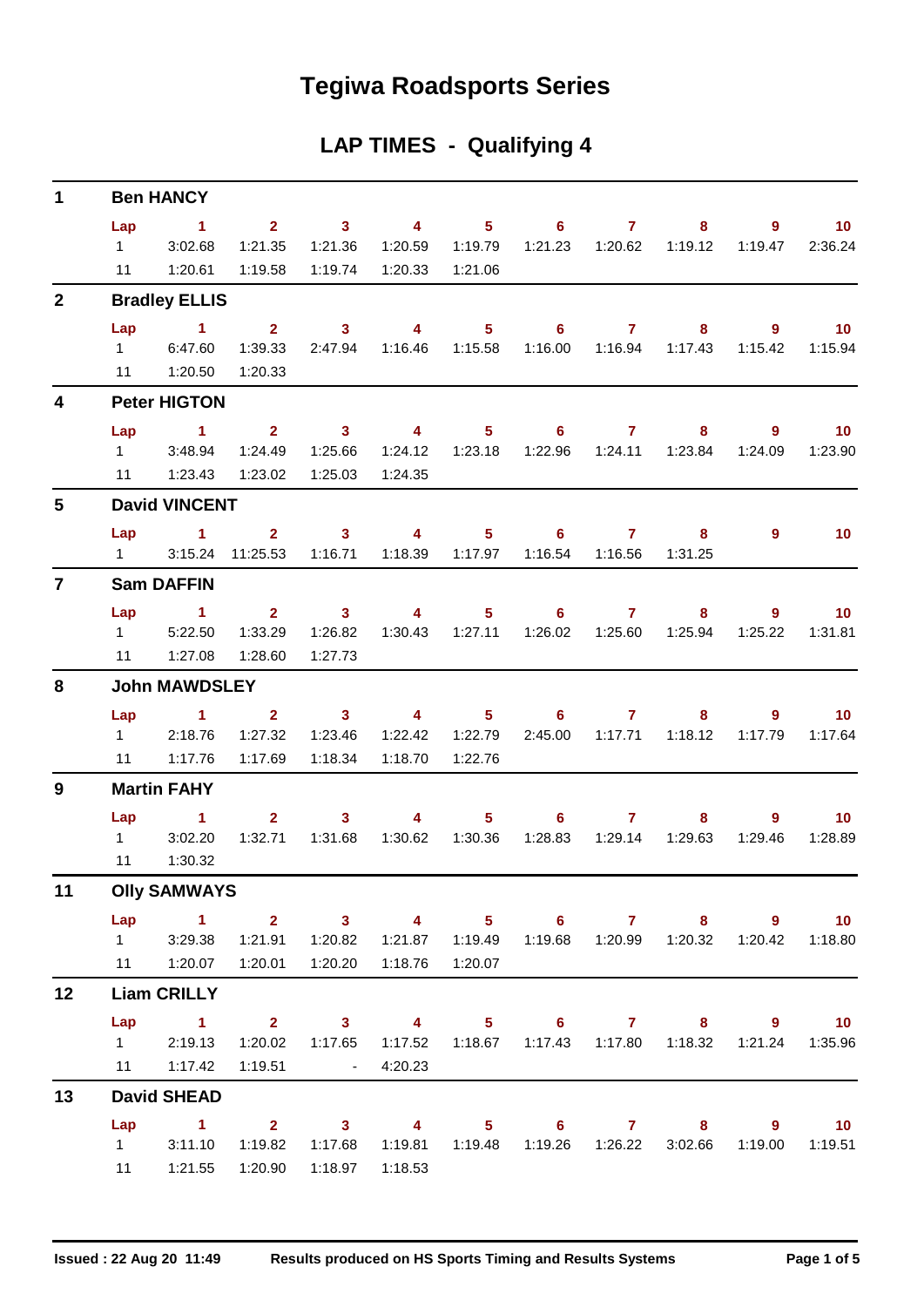| 14 | <b>Christopher FREEMAN</b> |                                                           |                         |              |                                               |                |                   |                  |                          |                                                               |                   |  |
|----|----------------------------|-----------------------------------------------------------|-------------------------|--------------|-----------------------------------------------|----------------|-------------------|------------------|--------------------------|---------------------------------------------------------------|-------------------|--|
|    | Lap                        | $\blacktriangleleft$                                      | $\mathbf{2}$            | $\mathbf{3}$ | $\overline{4}$                                | 5 <sup>5</sup> | $6^{\circ}$       | $\mathbf{7}$     | 8                        | 9                                                             | 10                |  |
|    | $1 \quad$                  | 2:27.32                                                   | 1:19.08                 | 1:19.64      | 1:17.85                                       | 1:18.64        | 1:17.90           | 1:17.28          | 1:23.77                  | 2:59.98                                                       | 1:17.45           |  |
|    | 11                         | 1:19.49                                                   | 1:18.52                 | 1:18.77      | 1:18.76                                       | 1:25.82        |                   |                  |                          |                                                               |                   |  |
| 15 |                            | <b>Colin GILLESPIE</b>                                    |                         |              |                                               |                |                   |                  |                          |                                                               |                   |  |
|    | Lap                        | $\mathbf{1}$                                              | $\overline{2}$          | $\mathbf{3}$ | 4                                             | 5 <sup>5</sup> | $6^{\circ}$       | $\overline{7}$   | 8                        | 9                                                             | 10 <sup>°</sup>   |  |
|    | $1 \quad$                  | 5:24.50                                                   | 1:21.01                 | 1:19.84      | 1:18.53                                       | 1:18.16        | 1:16.92           | 1:17.11          | 1:21.85                  | 3:15.04                                                       | 1:21.63           |  |
|    | 11                         | 1:17.96                                                   | 1:18.12                 | 1:39.53      |                                               |                |                   |                  |                          |                                                               |                   |  |
| 16 |                            | <b>Nick VAUGHAN</b>                                       |                         |              |                                               |                |                   |                  |                          |                                                               |                   |  |
|    | Lap                        | $\sim$ 1                                                  | $\overline{2}$          | $\sim$ 3     | $\overline{4}$                                | 5 <sup>5</sup> | 6                 | $\overline{7}$   | 8                        | 9                                                             | 10 <sup>°</sup>   |  |
|    | $1 \quad$                  | 2:16.50                                                   | 1:21.35                 | 1:17.72      | 1:17.76                                       | 1:25.02        | 1:25.28           | 4:04.61          | 1:19.53                  | 1:18.65                                                       | 1:17.03           |  |
|    | 11                         | 1:18.38                                                   | 1:19.31                 | 1:17.67      | 1:16.92                                       |                |                   |                  |                          |                                                               |                   |  |
| 19 |                            | <b>Tony HOBBS</b>                                         |                         |              |                                               |                |                   |                  |                          |                                                               |                   |  |
|    | Lap                        | $\mathbf{1}$                                              | 2 <sup>1</sup>          | $\mathbf{3}$ | 4                                             | 5 <sup>5</sup> | 6                 | $\mathbf{7}$     | 8                        | 9                                                             | 10 <sup>°</sup>   |  |
|    | $1 \quad$                  | 3:36.56                                                   | 1:32.73                 | 1:31.71      |                                               |                | 1:25.17           | 1:28.45          | 2:47.54                  | 1:25.89                                                       | 1:26.14           |  |
|    | 11                         | 1:29.77                                                   | 1:24.64                 | 1:25.20      |                                               |                |                   |                  |                          |                                                               |                   |  |
| 20 |                            | <b>Nick GOUGH</b>                                         |                         |              |                                               |                |                   |                  |                          |                                                               |                   |  |
|    | Lap                        | $\sim$ 1                                                  | 2 <sup>1</sup>          | $\sim$ 3     | $\overline{4}$                                | 5 <sup>5</sup> | 6                 | 7                | 8                        | 9                                                             | 10 <sup>°</sup>   |  |
|    | $1 \quad \Box$             | 7:14.45                                                   | 1:25.23                 | 1:22.55      | 1:24.63                                       | 1:37.85        | 7:33.90           | 1:23.12          | 1:22.78                  |                                                               |                   |  |
| 21 |                            | <b>Josh JOHNSON</b>                                       |                         |              |                                               |                |                   |                  |                          |                                                               |                   |  |
|    | Lap                        | $\sim$ 1                                                  | $\overline{2}$          | $\mathbf{3}$ | $\overline{\mathbf{4}}$                       | 5 <sup>5</sup> | $6^{\circ}$       | $\mathbf{7}$     | 8                        | 9                                                             | 10 <sub>1</sub>   |  |
|    | $1 \quad$                  | 2:55.99                                                   | 1:25.27                 | 1:26.22      | 1:20.29                                       | 1:23.18        | 1:21.74           | 2:55.71          | 1:20.68                  | 1:19.52                                                       | 1:23.32           |  |
|    | 11                         | 1:21.61                                                   | 1:22.10                 | 1:20.01      | 1:19.54                                       |                |                   |                  |                          |                                                               |                   |  |
| 22 |                            | <b>Chris FANTANA</b>                                      |                         |              |                                               |                |                   |                  |                          |                                                               |                   |  |
|    | Lap                        | $\sim$ 1.                                                 | $\mathbf{2}$            | $\mathbf{3}$ | $\overline{4}$                                | 5 <sup>5</sup> | $6^{\circ}$       | $\mathbf{7}$     | 8                        | 9                                                             | 10 <sup>°</sup>   |  |
|    | $1 \quad$                  | 16:51.29                                                  | 1:30.07                 | 1:27.75      | 1:28.03                                       | 1:28.69        |                   |                  |                          |                                                               |                   |  |
| 23 | <b>Matthew CREED</b>       |                                                           |                         |              |                                               |                |                   |                  |                          |                                                               |                   |  |
|    | Lap                        | $\sim$ 1                                                  | $\overline{\mathbf{2}}$ | $\sim$ 3     | $\overline{4}$                                |                | $5 \t\t 6 \t\t 7$ |                  | 8                        | 9                                                             | 10 <sub>1</sub>   |  |
|    |                            | 1 2:37.39 1:22.21 1:23.10                                 |                         |              |                                               |                |                   |                  |                          | 1:23.40  1:22.61  1:33.91  3:37.45  1:22.72  1:21.17  1:21.99 |                   |  |
|    |                            | 11   1:21.53                                              | 1:30.20                 | 2:52.57      |                                               |                |                   |                  |                          |                                                               |                   |  |
| 25 |                            | <b>Darren BALL</b>                                        |                         |              |                                               |                |                   |                  |                          |                                                               |                   |  |
|    | Lap                        | $1 \qquad 2 \qquad 3 \qquad 4 \qquad 5 \qquad 6 \qquad 7$ |                         |              |                                               |                |                   |                  | 8                        | $9^{\circ}$                                                   | 10                |  |
|    | $1 \qquad \qquad$          | 3:39.74                                                   | 1:18.64                 |              | 1:19.10 7:00.70 1:18.39                       |                |                   | 1:19.48  1:54.36 |                          |                                                               |                   |  |
| 30 |                            | <b>Clayton SAMPSON</b>                                    |                         |              |                                               |                |                   |                  |                          |                                                               |                   |  |
|    |                            | $Lap$ 1 2                                                 |                         |              |                                               |                |                   |                  |                          | 3 4 5 6 7 8 9 10                                              |                   |  |
|    | $1 \quad \Box$             | 3:15.28                                                   | 1:29.61                 | 1:25.87      |                                               |                |                   | 1:21.00  1:26.00 | 3:13.34                  | 1:23.12                                                       | 1:24.82           |  |
|    |                            | 11  1:24.30  1:22.89                                      |                         | 1:22.70      |                                               |                |                   |                  |                          |                                                               |                   |  |
| 32 |                            | <b>Leon BIDGWAY</b>                                       |                         |              |                                               |                |                   |                  |                          |                                                               |                   |  |
|    |                            | $Lap$ 1 2                                                 |                         |              | $3 \qquad \qquad 4 \qquad \qquad$             |                |                   |                  | $5 \t\t 6 \t\t 7 \t\t 8$ | 9                                                             | 10                |  |
|    | $1 \quad \Box$             | 2:45.00                                                   | 1:16.61                 |              |                                               |                |                   |                  |                          |                                                               |                   |  |
| 33 |                            | <b>Mick NICHOLLS</b>                                      |                         |              |                                               |                |                   |                  |                          |                                                               |                   |  |
|    | Lap                        | $1 \t 2 \t 3$                                             |                         |              | $\sim$ 4 and $\sim$ 4 and $\sim$ 4 and $\sim$ |                |                   |                  | $5 \t\t 6 \t\t 7 \t\t 8$ | $9^{\circ}$                                                   | $\blacksquare$ 10 |  |
|    |                            | 1 6:59.30 1:26.27                                         |                         | 1:27.16      |                                               |                |                   |                  |                          | 1:23.30                                                       | 1:24.75           |  |
|    | 11                         | 1:23.52                                                   | 1:24.49                 |              |                                               |                |                   |                  |                          |                                                               |                   |  |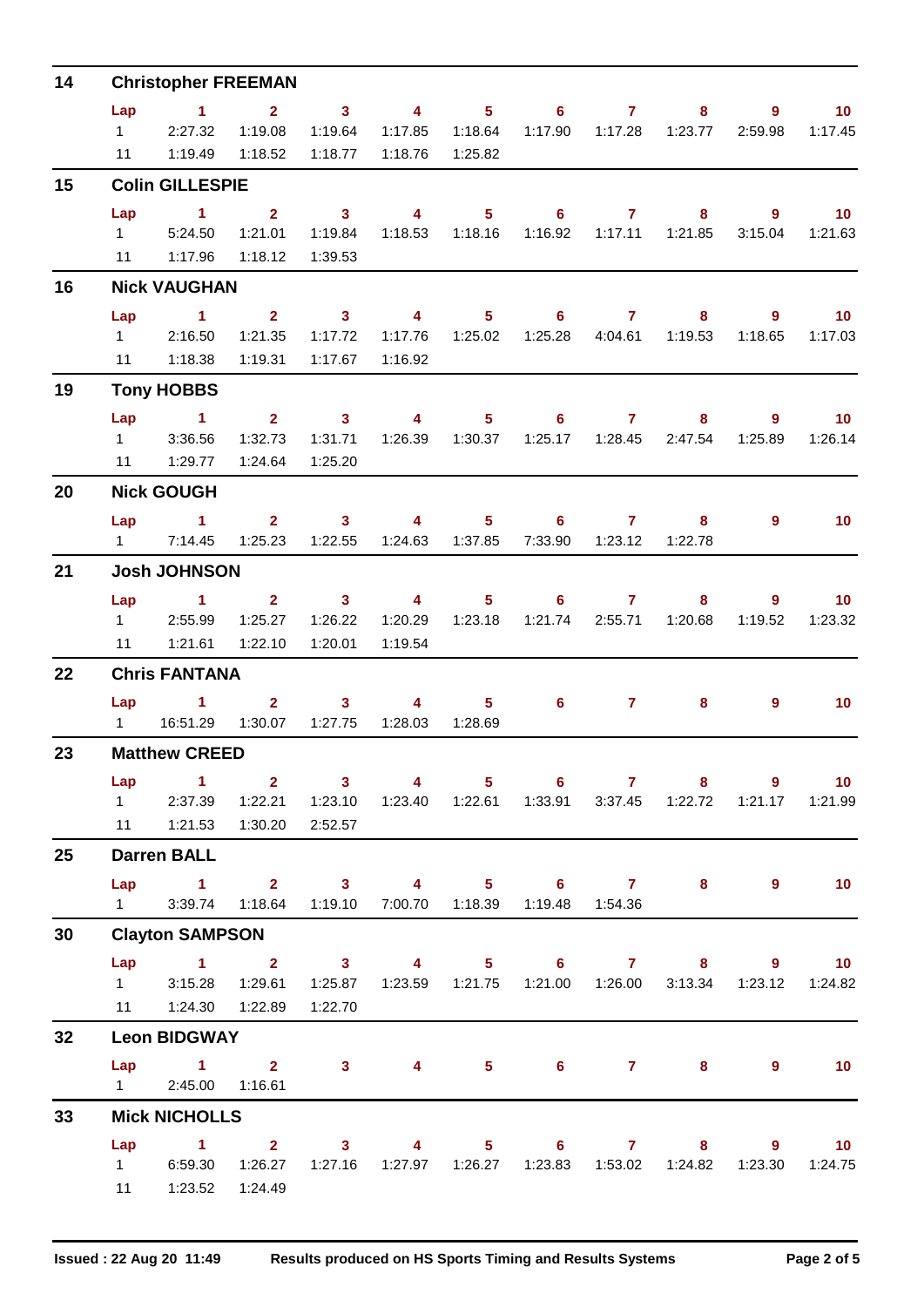| 36 |                        | <b>Sam McKEE</b>                                                                                                      |              |                         |                                  |                  |                   |                |                                                               |                |                   |
|----|------------------------|-----------------------------------------------------------------------------------------------------------------------|--------------|-------------------------|----------------------------------|------------------|-------------------|----------------|---------------------------------------------------------------|----------------|-------------------|
|    | Lap                    | $\sim$ 1                                                                                                              |              | $2 \t 3 \t 4$           |                                  |                  | $5 \t\t 6 \t\t 7$ |                | $8 -$                                                         | $9^{\circ}$    | $\blacksquare$ 10 |
|    |                        | 1 6:43.53                                                                                                             |              |                         |                                  |                  |                   |                | 1:24.30  1:23.42  1:21.83  1:21.49  1:28.64  3:37.05  1:26.08 | 1:26.86        | 1:25.90           |
|    | 11                     | 1:25.18                                                                                                               |              |                         |                                  |                  |                   |                |                                                               |                |                   |
| 42 |                        | <b>Christopher WILLIAMS</b>                                                                                           |              |                         |                                  |                  |                   |                |                                                               |                |                   |
|    | Lap                    | $\overline{1}$ $\overline{2}$                                                                                         |              | $\overline{\mathbf{3}}$ | $\overline{4}$                   |                  |                   |                | $5 \t\t 6 \t\t 7 \t\t 8$                                      | $9^{\circ}$    | $\overline{10}$   |
|    | $1 \quad \Box$         | 2:52.69                                                                                                               | 1:27.93      | 1:26.54                 |                                  |                  |                   |                |                                                               | 1:25.20        | 1:24.49           |
|    |                        | 11   1:25.24   1:24.32                                                                                                |              | 1:25.52                 | 1:24.42                          |                  |                   |                |                                                               |                |                   |
| 50 |                        | <b>Andrew STRANGE</b>                                                                                                 |              |                         |                                  |                  |                   |                |                                                               |                |                   |
|    |                        | Lap 1                                                                                                                 | $\mathbf{2}$ |                         |                                  |                  |                   |                | 3 4 5 6 7 8                                                   | 9              | $\blacksquare$ 10 |
|    |                        | 1 5:38.92                                                                                                             | 1:30.07      | 1:27.92                 |                                  |                  |                   |                | 3:16.14                                                       | 1:28.53        | 1:30.05           |
|    |                        | 11   1:29.92                                                                                                          |              |                         |                                  |                  |                   |                |                                                               |                |                   |
| 53 |                        | <b>Paul BANCROFT</b>                                                                                                  |              |                         |                                  |                  |                   |                |                                                               |                |                   |
|    | Lap                    | <b>Contract 1. In the State of the State</b>                                                                          |              | $2 \qquad \qquad 3$     | $\sim$ 4 and $\sim$ 4 and $\sim$ |                  |                   |                | $5 \t\t 6 \t\t 7 \t\t 8$                                      |                | $9$ 10            |
|    |                        | $1 \t3.02.35$                                                                                                         | 1:19.04      | 1:20.96                 |                                  |                  |                   |                | 1:32.73  1:18.04  1:40.95                                     | 3:31.86        | 1:21.84           |
|    |                        | 11   1:20.01   1:23.33                                                                                                |              | 1:27.14                 |                                  |                  |                   |                |                                                               |                |                   |
| 58 |                        | <b>Chris BIALAN</b>                                                                                                   |              |                         |                                  |                  |                   |                |                                                               |                |                   |
|    |                        | Lap 1                                                                                                                 |              | $2 \qquad 3 \qquad 4$   |                                  |                  |                   |                | $5 \t\t 6 \t\t 7 \t\t 8$                                      | 9              | $\blacksquare$ 10 |
|    |                        | 12:46.40                                                                                                              | 1:19.91      | 1:19.05                 | 1:19.88                          | 1:24.03          | 1:19.83           | 1:16.79        | 1:16.98                                                       | 1:16.61        | 1:15.89           |
|    | 11                     | 1:17.29                                                                                                               | 1:14.84      | 1:16.40                 | 1:24.60                          |                  |                   |                |                                                               |                |                   |
| 66 |                        | <b>Vikram SUDERA</b>                                                                                                  |              |                         |                                  |                  |                   |                |                                                               |                |                   |
|    | Lap                    | <b>Contract Advised Advised Advised Advised Advised Advised Advised Advised Advised Advised Advised Advised Advis</b> |              | $2 \t 3$                | $\overline{4}$                   | $5 -$            | $6 -$             |                | 8                                                             | $9^{\circ}$    | $\blacksquare$ 10 |
|    |                        | 1 2:35.52                                                                                                             | 1:29.37      | 1:28.34                 |                                  | 1:28.16  1:27.04 |                   |                | 1:26.02  1:26.96  1:26.27                                     | 1:41.73        | 1:27.90           |
|    |                        | 11   1:27.71   4:02.47                                                                                                |              | 1:25.39                 |                                  |                  |                   |                |                                                               |                |                   |
| 68 |                        | <b>Adam HARRISON</b>                                                                                                  |              |                         |                                  |                  |                   |                |                                                               |                |                   |
|    |                        | Lap 1                                                                                                                 |              | $2 \t 3$                | $\sim$ 4 and $\sim$ 4 and $\sim$ |                  | $5 \t\t 6 \t\t 7$ |                | 8.                                                            | 9              | $\overline{10}$   |
|    |                        | 1 9:30.82                                                                                                             | 1:23.18      | 1:22.20                 | 1:23.73                          | 1:25.18          | 1:28.75           | 1:23.40        | 1:23.56                                                       | 1:21.98        | 1:26.54           |
| 70 |                        | <b>Matthew BROCK</b>                                                                                                  |              |                         |                                  |                  |                   |                |                                                               |                |                   |
|    | Lap                    | $\sim$ 1                                                                                                              |              | $2 \t 3$                | $\overline{\mathbf{4}}$          | $5 -$            | $6 -$             | $\overline{7}$ | 8                                                             | $9^{\circ}$    | 10 <sub>1</sub>   |
|    |                        | 1 3:38.61 1:31.66 1:28.46                                                                                             |              |                         |                                  |                  |                   |                | 1:26.38  1:27.44  1:25.70  1:26.21  1:25.51  1:26.06          |                | 1:27.19           |
|    | 11                     |                                                                                                                       |              | 1:26.67                 | 1:27.44                          |                  |                   |                |                                                               |                |                   |
| 90 |                        | <b>Bradley PHILPOT</b>                                                                                                |              |                         |                                  |                  |                   |                |                                                               |                |                   |
|    |                        | Lap 1 2 3                                                                                                             |              |                         |                                  |                  |                   |                |                                                               | 4 5 6 7 8 9 10 |                   |
|    |                        | 1 2:34.59                                                                                                             | 1:16.01      | 1:18.92                 | 1:15.75                          |                  |                   |                | 1:14.83  1:16.55  3:06.51  1:25.11                            | 2:53.19        | 1:17.40           |
|    |                        | 11  1:14.64  1:15.96                                                                                                  |              | 1:20.29                 | 1:20.53                          |                  |                   |                |                                                               |                |                   |
| 95 |                        | <b>Andy BAYLIE</b>                                                                                                    |              |                         |                                  |                  |                   |                |                                                               |                |                   |
|    | Lap                    | $\sim$ $-1$                                                                                                           |              | $2 \t 3$                |                                  |                  | 4 5 6 7           |                | $8 -$                                                         | $\overline{9}$ | $\overline{10}$   |
|    |                        | 1 2:18.94 1:24.74                                                                                                     |              | 1:22.98                 |                                  |                  |                   |                | 1:20.88  1:20.90  1:21.48  1:21.86  1:20.90  1:20.65          |                | 1:20.82           |
|    | 11                     |                                                                                                                       |              | 1:20.44                 | 1:20.01                          | 1:20.03          | 1:21.97           |                |                                                               |                |                   |
| 99 |                        | <b>Jamie STURGES</b>                                                                                                  |              |                         |                                  |                  |                   |                |                                                               |                |                   |
|    | Lap                    | $\sim$ 1.000 $\sim$ 1.000 $\sim$                                                                                      | $2^{\circ}$  | $\sim$ 3                | $\overline{\mathbf{4}}$          |                  | $5 \t\t 6$        | 7 <sup>7</sup> | 8                                                             | 9              | $\overline{10}$   |
|    | $1 \quad \blacksquare$ | 2:15.68                                                                                                               | 1:19.68      | 1:15.07                 | 1:15.20                          | 1:13.90          |                   | $1:14.76$ -    | 2:12.38                                                       | 1:15.87        | 1:14.83           |
|    | 11                     | 1:14.80                                                                                                               | 1:14.11      | 1:17.12                 | 1:16.72                          | 1:15.57          | 1:15.86           |                |                                                               |                |                   |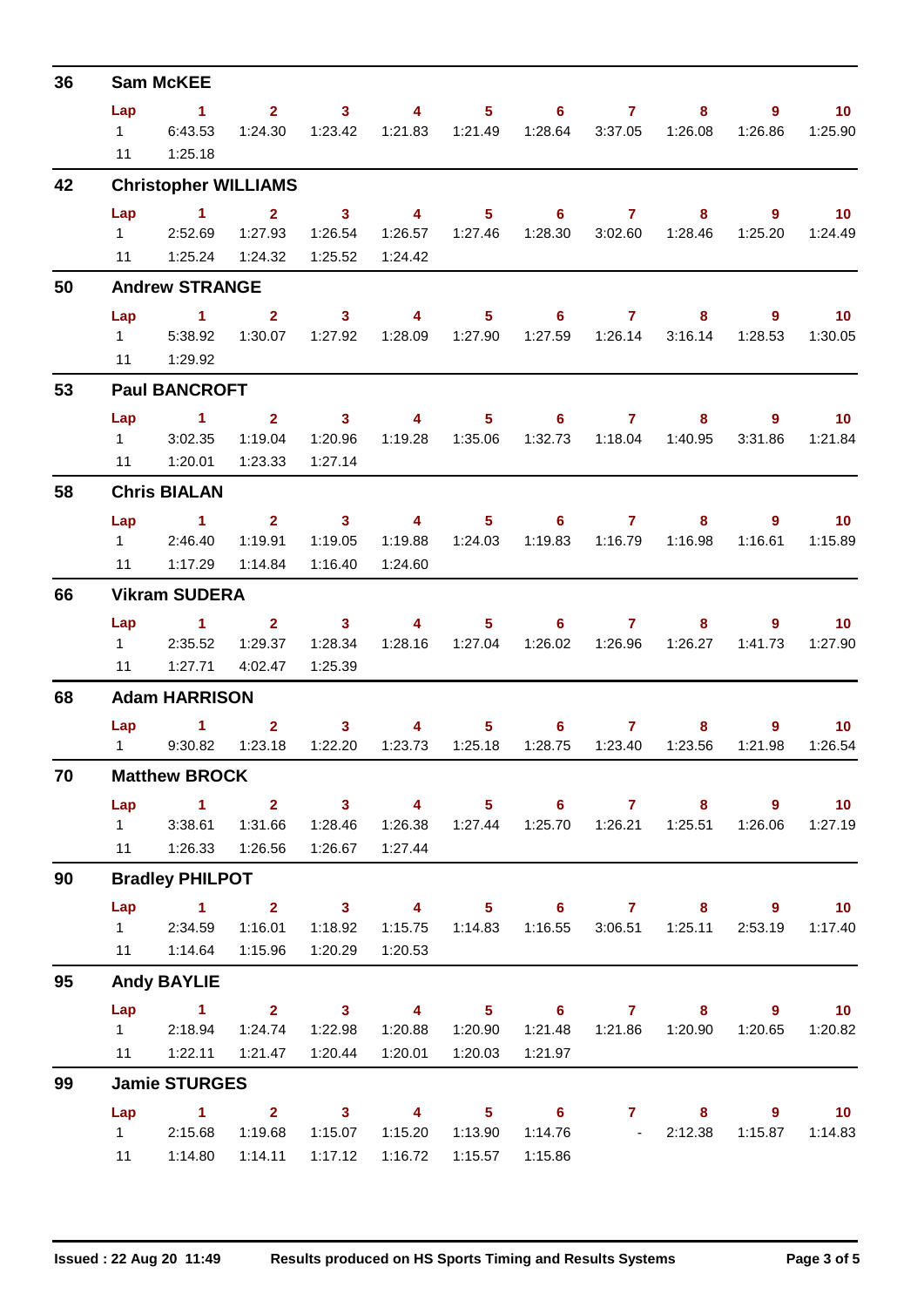| 117 | <b>Charlie AITCHISON</b> |                                                                                   |                         |                         |                         |                  |                                                               |                     |                           |                |                          |  |
|-----|--------------------------|-----------------------------------------------------------------------------------|-------------------------|-------------------------|-------------------------|------------------|---------------------------------------------------------------|---------------------|---------------------------|----------------|--------------------------|--|
|     | Lap                      | $\sim$ $\sim$ 1                                                                   | $\sim$ 2                | $\overline{\mathbf{3}}$ |                         |                  | 4 5 6 7                                                       |                     | 8                         | 9              | $\overline{10}$          |  |
|     |                          | 12:53.07                                                                          | 1:23.57                 | 1:19.90                 | 1:22.18                 | 1:20.18          | 1:20.88                                                       |                     | 1:20.14  1:22.00          | 1:20.78        | 1:22.72                  |  |
|     | 11                       | 1:22.50                                                                           | 1:18.89                 | 1:22.14                 |                         |                  | 1:26.16                                                       |                     |                           |                |                          |  |
| 122 |                          | <b>Nick WILLIAMSON</b>                                                            |                         |                         |                         |                  |                                                               |                     |                           |                |                          |  |
|     | Lap                      | $\sim$ 1                                                                          | $\overline{\mathbf{2}}$ | $\sim$ 3                | $\overline{\mathbf{4}}$ | 5 <sub>5</sub>   |                                                               | $6 \overline{7}$    | 8                         | $\overline{9}$ | $\blacksquare$ 10        |  |
|     |                          | 1 3:14.55                                                                         | 1:24.73                 | 1:24.21                 |                         |                  |                                                               |                     |                           | 1:21.98        | 1:22.51                  |  |
|     |                          | 11   1:21.94                                                                      | 1:23.02                 | 1:23.14                 | 1:31.02                 | 1:39.58          |                                                               |                     |                           |                |                          |  |
| 123 |                          | <b>Nick RAMSDEN</b>                                                               |                         |                         |                         |                  |                                                               |                     |                           |                |                          |  |
|     | Lap                      | $1 \t 2 \t 3 \t 4$                                                                |                         |                         |                         |                  | $5 \t\t 6 \t\t 7$                                             |                     | 8                         | 9              | 10                       |  |
|     |                          | 1 3:53.92                                                                         | 1:30.04                 | 1:30.55                 |                         |                  |                                                               | 2:56.23  1:29.32    | 7:57.41                   |                |                          |  |
| 144 | <b>Neil PRIMROSE</b>     |                                                                                   |                         |                         |                         |                  |                                                               |                     |                           |                |                          |  |
|     | Lap                      | $1 \t2 \t3 \t4$                                                                   |                         |                         |                         | $5 -$            |                                                               | 6 7 8               |                           | $\overline{9}$ | $\overline{\mathbf{10}}$ |  |
|     |                          | 1 3:55.80                                                                         | 1:18.65                 | 1:20.31                 |                         | 1:18.14  1:17.63 |                                                               |                     | 2:59.17                   | 1:19.99        | 1:21.55                  |  |
|     |                          | 11  1:18.93  1:20.55                                                              |                         | 1:21.31                 | 1:22.04                 |                  |                                                               |                     |                           |                |                          |  |
| 165 |                          | <b>Warren ALLEN</b>                                                               |                         |                         |                         |                  |                                                               |                     |                           |                |                          |  |
|     | Lap                      | $1 \qquad 2 \qquad 3 \qquad 4 \qquad 5$                                           |                         |                         |                         |                  |                                                               | $6 \qquad \qquad 7$ | $8 -$                     | $9^{\circ}$    | $\blacksquare$ 10        |  |
|     |                          | 12:14.24                                                                          | 1:15.27                 | 1:15.45                 | 1:15.42                 | 1:14.63          | 1:15.60                                                       |                     | $1:15.61$ - $3:20.36$     |                | 1:15.17                  |  |
|     | 11                       | 1:16.04                                                                           | 1:18.21                 | 1:16.75                 | 1:16.69                 | 1:18.05          | 1:19.76                                                       |                     |                           |                |                          |  |
| 167 |                          | <b>Adam READ</b>                                                                  |                         |                         |                         |                  |                                                               |                     |                           |                |                          |  |
|     | Lap                      | $\sim$ $\sim$ 1                                                                   |                         | $2 \t 3 \t 4$           |                         | $5 -$            |                                                               | $6 \overline{7}$    | 8                         | 9              | $\overline{\mathbf{10}}$ |  |
|     | $1 \quad \blacksquare$   | 2:41.31                                                                           | 1:25.61                 | 1:26.59                 |                         |                  |                                                               |                     | 1:24.67  1:24.44  1:25.33 | 1:24.10        | 1:30.22                  |  |
|     |                          | 11 3:24.76                                                                        | 1:24.02                 | 1:24.91                 | 1:24.48                 |                  |                                                               |                     |                           |                |                          |  |
| 168 | <b>Adam HARRISON</b>     |                                                                                   |                         |                         |                         |                  |                                                               |                     |                           |                |                          |  |
|     |                          | Lap 1 2 3 4                                                                       |                         |                         |                         | $5 -$            |                                                               | $6 \overline{7}$    | 8.                        | 9              | $\blacksquare$ 10        |  |
|     |                          | 1 1:31.74                                                                         | 1:21.54                 | 1:18.37                 | 1:18.97                 | 1:19.56          | 1:18.17                                                       | 1:21.08             | 1:17.87                   | 1:18.83        | 1:18.18                  |  |
|     | 11                       | 1:18.04                                                                           | 1:17.37                 | 1:20.79                 | 1:22.43                 |                  |                                                               |                     |                           |                |                          |  |
| 178 |                          | <b>Pete SEELY</b>                                                                 |                         |                         |                         |                  |                                                               |                     |                           |                |                          |  |
|     | Lap                      | $\sim$ $-1$                                                                       |                         | 2 3 4 5 6 7 8 9 10      |                         |                  |                                                               |                     |                           |                |                          |  |
|     |                          | 1 2:14.99                                                                         |                         | 1:27.03  1:23.86        |                         |                  | 1:25.72  1:23.93  1:23.19  1:23.84  1:23.41  1:30.09  1:31.80 |                     |                           |                |                          |  |
|     |                          | 11   1:25.15   1:23.82   1:23.69                                                  |                         |                         | 1:29.50  1:29.82        |                  |                                                               |                     |                           |                |                          |  |
| 189 |                          | <b>Joshua WATTS</b>                                                               |                         |                         |                         |                  |                                                               |                     |                           |                |                          |  |
|     |                          | Lap 1 2 3 4 5 6 7 8 9 10                                                          |                         |                         |                         |                  |                                                               |                     |                           |                |                          |  |
|     |                          | $1 \t3:16.57$                                                                     | 1:29.06                 | 1:29.97                 |                         |                  | 1:29.93  1:28.54  1:29.62  1:28.58  1:28.75                   |                     |                           |                | 1:28.71  1:27.80         |  |
|     |                          | 11  1:28.05  1:28.08                                                              |                         | 1:29.50                 | 1:28.82                 |                  |                                                               |                     |                           |                |                          |  |
| 213 |                          | <b>Daniel COGSWELL</b>                                                            |                         |                         |                         |                  |                                                               |                     |                           |                |                          |  |
|     |                          | Lap 1 2 3 4 5 6 7 8 9                                                             |                         |                         |                         |                  |                                                               |                     |                           |                | $\overline{10}$          |  |
|     |                          | 1 3:50.72 1:31.01 1:29.33 1:27.33 1:26.53 1:29.46 1:25.76 1:25.73 1:25.12 1:29.74 |                         |                         |                         |                  |                                                               |                     |                           |                |                          |  |
|     |                          |                                                                                   |                         |                         |                         |                  |                                                               |                     |                           |                |                          |  |
| 221 |                          | <b>Adrian JOHNSON</b>                                                             |                         |                         |                         |                  |                                                               |                     |                           |                |                          |  |
|     |                          | Lap 1 2 3 4 5 6 7 8 9 10                                                          |                         |                         |                         |                  |                                                               |                     |                           |                |                          |  |
|     |                          | 1 3:17.85 1:25.46 1:25.76                                                         |                         |                         |                         |                  |                                                               |                     |                           |                | 1:31.00  1:55.02         |  |
|     |                          | 11  1:31.80  1:29.71  1:30.36  1:28.76                                            |                         |                         |                         |                  |                                                               |                     |                           |                |                          |  |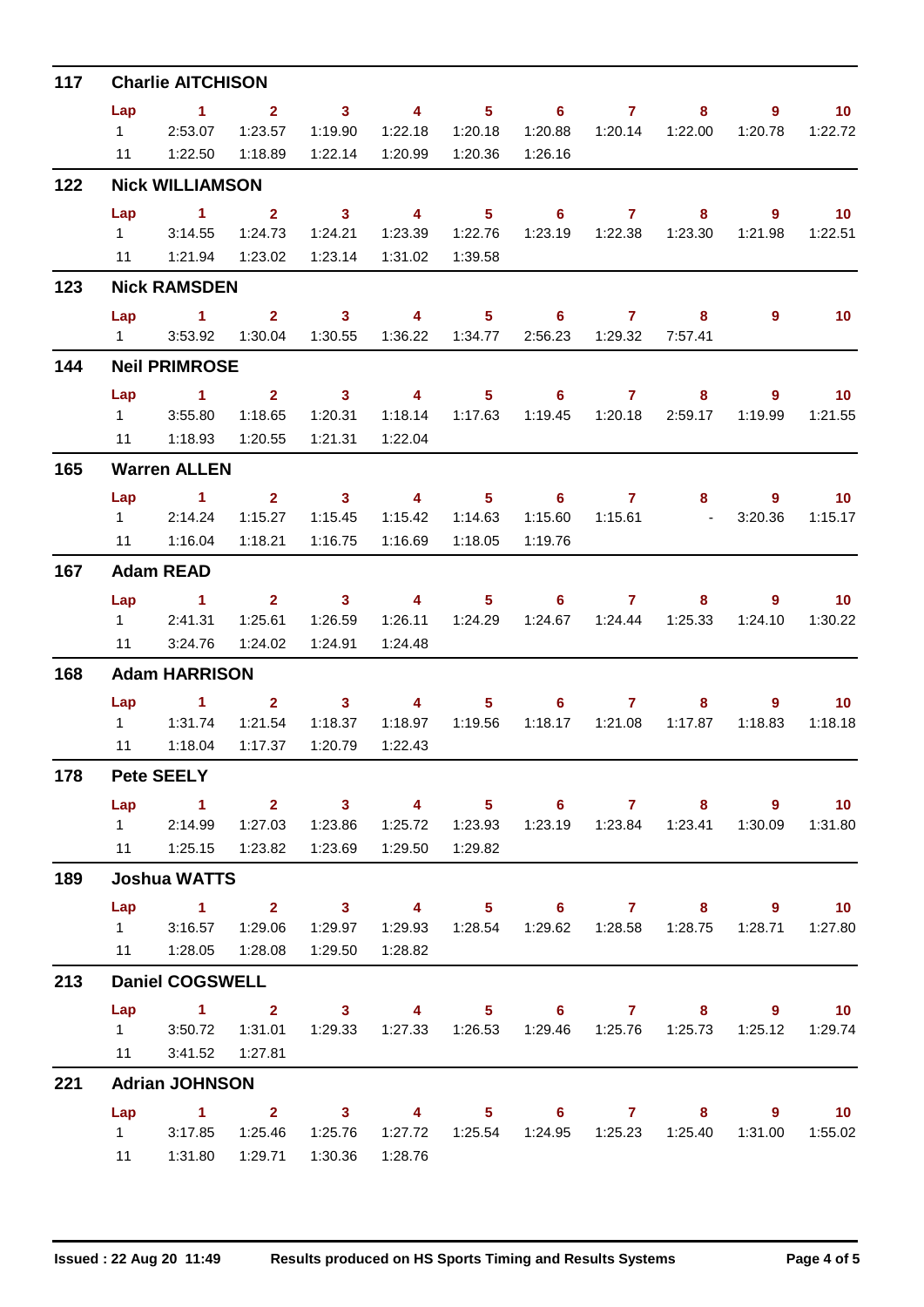| 230 | <b>Thomas HOLLAND</b> |                          |                         |              |              |              |              |         |              |         |         |
|-----|-----------------------|--------------------------|-------------------------|--------------|--------------|--------------|--------------|---------|--------------|---------|---------|
|     | Lap                   | 1                        | $\overline{2}$          | 3            | 4            | 5            | 6            |         | 8            | 9       | 10      |
|     |                       | 3:17.32                  | 1:26.44                 | 1:25.91      | 1:27.74      | 1:27.25      | 1:25.05      | 1:24.93 | 1:32.64      |         |         |
| 316 |                       | <b>Ivor MAIRS</b>        |                         |              |              |              |              |         |              |         |         |
|     | Lap                   |                          | $\mathbf{2}$            | 3            | 4            | 5            | 6            |         | 8            | 9       | 10      |
|     | 1                     | 3:45.21                  | 1:26.27                 | 1:24.60      | 1:22.73      | 1:23.33      | 1:24.80      | 1:22.72 | 1:25.77      | 1:23.93 | 1:23.58 |
|     | 11                    | 1:23.60                  | 1:24.21                 | 1:23.57      | 1:22.56      |              |              |         |              |         |         |
| 707 |                       | <b>Johnathan BARRETT</b> |                         |              |              |              |              |         |              |         |         |
|     | Lap                   | 3:33.32                  | $\mathbf{2}$<br>1:18.67 | 3<br>1:22.07 | 4<br>1:23.21 | 5<br>3:56.69 | 6<br>1:28.25 | 1:25.19 | 8<br>1:26.13 | 9       | 10      |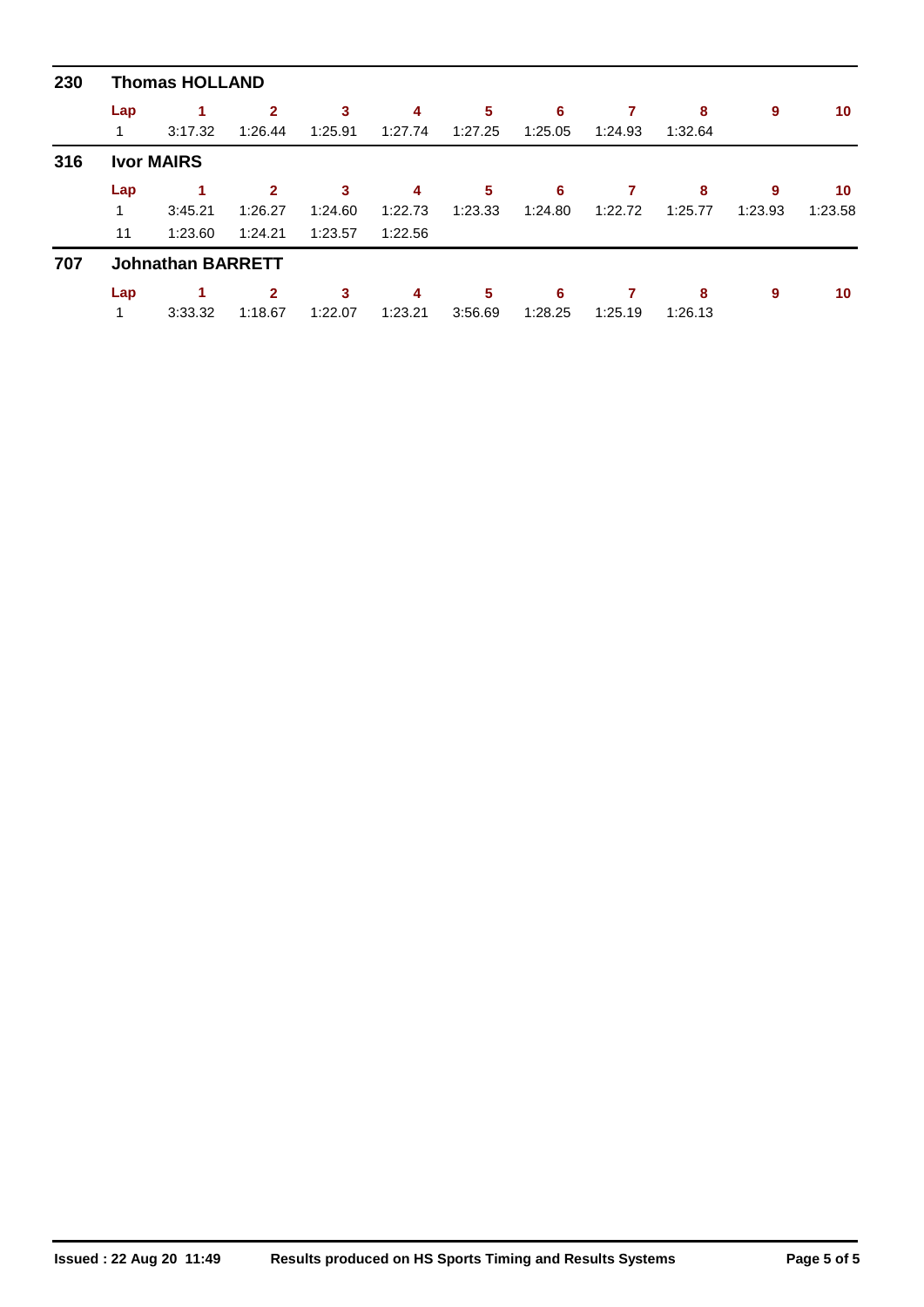## **Tegiwa Roadsports Series Race 5**

| <b>ROW 22</b>    | 189         | Joshua WATTS           | 01:27.800 | 123         | <b>Nick RAMSDEN</b>  | 01:29.320 |
|------------------|-------------|------------------------|-----------|-------------|----------------------|-----------|
| <b>ROW 21</b>    | <u>50</u>   | Andrew STRANGE         | 01:26.140 | <u>22</u>   | <b>Chris FANTANA</b> | 01:27.750 |
| <b>ROW 20</b>    | 66          | Vikram SUDERA          | 01:25.390 | 70          | Matthew BROCK        | 01:25.510 |
| <b>ROW 19</b>    | <u> 213</u> | Daniel COGSWELL        | 01:25.120 |             | Sam DAFFIN           | 01:25.220 |
| <b>ROW 18</b>    | <u> 230</u> | Thomas HOLLAND         | 01:24.930 | <b>221</b>  | Adrian JOHNSON       | 01:24.950 |
| <b>ROW 17</b>    | <u>42</u>   | Christopher WILLIAMS   | 01:24.320 | 19          | Tony HOBBS           | 01:24.640 |
| <b>ROW 16</b>    | <u>33</u>   | <b>Mick NICHOLLS</b>   | 01:23.300 | 167         | Adam READ            | 01:24.020 |
| <b>ROW 15</b>    | 4           | Peter HIGTON           | 01:22.960 | 178         | Pete SEELY           | 01:23.190 |
| <b>ROW 14</b>    | 20          | Nick GOUGH             | 01:22.550 | <u>316</u>  | Ivor MAIRS           | 01:22.560 |
| <b>ROW 13</b>    | <u>36</u>   | Sam McKEE              | 01:21.490 | <u> 122</u> | Nick WILLIAMSON      | 01:21.940 |
| <b>ROW 12</b>    | 30          | Clayton SAMPSON        | 01:21.000 | 23          | Matthew CREED        | 01:21.170 |
| <b>ROW 11</b>    | 21          | Josh JOHNSON           | 01:19.520 | 95          | Andy BAYLIE          | 01:20.010 |
| <b>ROW 10</b>    | 117         | Charlie AITCHISON      | 01:18.890 |             | Ben HANCY            | 01:19.120 |
| ROW 9            | <u> 25</u>  | Darren BALL            | 01:18.390 | 1           | <b>Olly SAMWAYS</b>  | 01:18.760 |
| ROW <sub>8</sub> | 13          | David SHEAD            | 01:17.680 | 53          | Paul BANCROFT        | 01:18.040 |
| ROW 7            | 144         | Neil PRIMROSE          | 01:17.630 | 8           | John MAWDSLEY        | 01:17.640 |
| ROW <sub>6</sub> | <u> 168</u> | Adam HARRISON          | 01:17.370 | 12          | Liam CRILLY          | 01:17.420 |
| ROW <sub>5</sub> | 16          | Nick VAUGHAN           | 01:16.920 | 14          | Christopher FREEMAN  | 01:17.280 |
| ROW 4            | 32          | Leon BIDGWAY           | 01:16.610 | 15          | Colin GILLESPIE      | 01:16.920 |
| ROW <sub>3</sub> |             | <b>Bradley ELLIS</b>   | 01:15.420 | 5           | David VINCENT        | 01:16.540 |
| ROW 2            | 90          | <b>Bradley PHILPOT</b> | 01:14.640 | 58          | Chris BIALAN         | 01:14.840 |
| ROW 1            | <u>99</u>   | Jamie STURGES          | 01:13.900 | <u> 165</u> | Warren ALLEN         | 01:14.630 |
|                  |             | <b>POLE</b>            |           |             |                      |           |

**Reserve 707**

 $\mathbf{I}$ 

 $\blacksquare$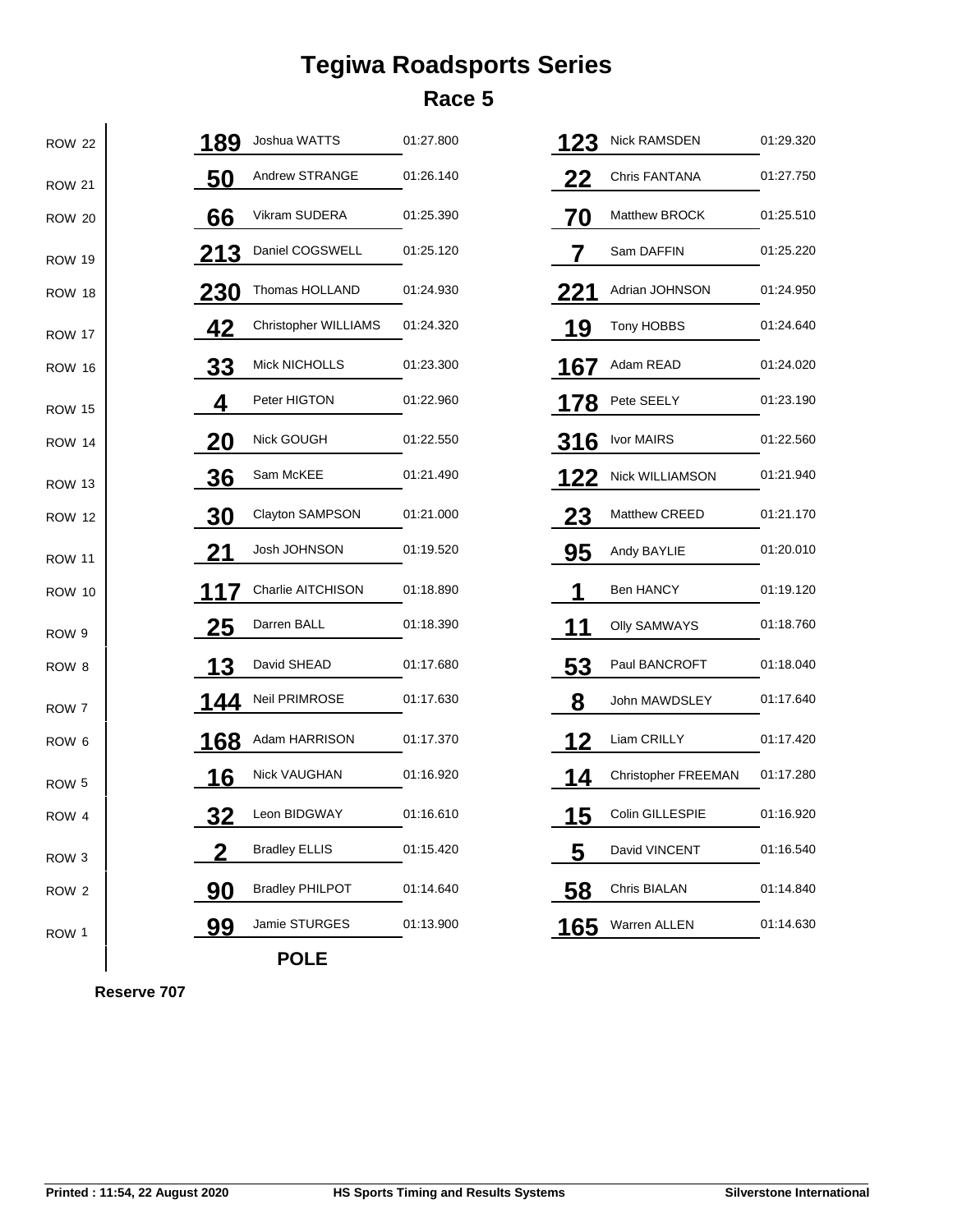

## **Provisional Results - Race 5**

## **Tegiwa Roadsports Series**

| <b>PI</b>      | <b>No</b>      | C1 | Name                                                  | Car                        | Laps | Time     | Behind MPH | Best Lap on MPH |                |       |
|----------------|----------------|----|-------------------------------------------------------|----------------------------|------|----------|------------|-----------------|----------------|-------|
| $\mathbf{1}$   | 90             | Α  | <b>Bradley PHILPOT</b>                                | <b>Lotus Elise</b>         | 30   | 45:46.73 |            | 72.74 1:15.02   | 23             | 88.78 |
| $\mathbf{2}$   | 5              | А  | <b>David VINCENT</b>                                  | <b>Honda Civic Type R</b>  | 30   | 45:47.71 | 0.98       | 72.72 1:15.16   | 24             | 88.61 |
| 3              | 99             | A  | <b>Jamie STURGES</b>                                  | Seat Leon Eurocup          | 30   | 46:09.79 | 23.06      | 72.14 1:14.00   | 14             | 90.00 |
| 4              | 16             | А  | <b>Nick VAUGHAN</b>                                   | Audi A3                    | 30   | 46:15.08 | 28.35      | 72.00 1:16.28   | 3              | 87.31 |
| 5              | 12             | B  | <b>Liam CRILLY</b>                                    | <b>BMW Z4 Coupe</b>        | 30   | 46:24.89 | 38.16      | 71.74 1:16.98   | 15             | 86.52 |
| 6              | 13             | в  | David SHEAD/Malcolm EDESON                            | <b>BMW Compact</b>         | 30   | 46:48.71 | 1:01.98    | 71.14 1:17.90   | 15             | 85.49 |
| $\overline{7}$ | 8              | B  | <b>John MAWDSLEY/Stuart MEAD</b>                      | <b>VW Golf GTI MK5</b>     | 30   | 46:49.61 | 1:02.88    | 71.11 1:18.60   | 14             | 84.73 |
| 8              | 1              | C  | <b>Ben HANCY/Ben SHORT</b>                            | Mazda MX5                  | 30   | 47:21.50 | 1:34.77    | 70.31 1:19.25   | 29             | 84.04 |
| 9              | 95             | C  | <b>Andy BAYLIE</b>                                    | <b>Honda Civic</b>         | 29   | 45:38.59 | 1 Lap      | 70.53 1:19.83   | $\overline{7}$ | 83.43 |
| 10             | 168            | Α  | <b>Adam HARRISON/Jonathan CURRY</b>                   | Caterham 7                 | 29   | 45:52.78 | 1 Lap      | 70.16 1:19.02   | 15             | 84.28 |
| 11             | 23             | C  | <b>Matthew CREED</b>                                  | <b>Renault Clio 200</b>    | 29   | 46:35.49 | 1 Lap      | 69.09 1:19.82   | 7              | 83.44 |
| 12             | 11             | в  | <b>Olly SAMWAYS</b>                                   | <b>Toyota MR2 SuperGT</b>  | 29   | 46:49.35 | 1 Lap      | 68.75 1:18.42   | 25             | 84.93 |
| 13             | 21             | в  | <b>Josh JOHNSON</b>                                   | <b>VW Golf GTI MK5</b>     | 29   | 46:54.58 | 1 Lap      | 68.62 1:18.85   | 28             | 84.46 |
| 14             | 316            | C  | <b>Ivor MAIRS</b>                                     | Mazda MX-5                 | 28   | 45:36.76 | 2 Laps     | 68.14 1:21.98   | 13             | 81.24 |
| 15             | 53             | в  | <b>Paul BANCROFT</b>                                  | <b>Honda Civic</b>         | 28   | 45:36.93 | 2 Laps     | 68.13 1:19.52   | 21             | 83.75 |
| 16             | 122            | C  | <b>Nick WILLIAMSON</b>                                | <b>Toyota MR2</b>          | 28   | 45:38.44 | 2 Laps     | 68.10 1:22.76   | 14             | 80.47 |
| 17             | 178            | C  | <b>Pete SEELY</b>                                     | <b>Toyota MR2</b>          | 28   | 45:41.71 | 2 Laps     | 68.02 1:22.36   | 10             | 80.86 |
| 18             | 36             | C  | <b>Sam McKEE/lain THORNTON</b>                        | <b>BMW E36 328i</b>        | 28   | 45:52.25 | 2 Laps     | 67.76 1:22.62   | 24             | 80.61 |
| 19             | 66             | в  | <b>Vikram SUDERA</b>                                  | Porsche 986 Boxster S      | 28   | 45:56.29 | 2 Laps     | 67.66 1:22.60   | 28             | 80.63 |
| 20             | 30             | в  | <b>Clayton SAMPSON/Edward</b><br><b>SAMPSON</b>       | Porsche 968 Sport          | 28   | 45:58.88 | 2 Laps     | 67.59 1:21.67   | 23             | 81.55 |
| 21             | 117            | в  | <b>Charlie AITCHISON</b>                              | <b>BMW E36 M3</b>          | 28   | 45:59.28 | 2 Laps     | 67.58 1:20.34   | 7              | 82.90 |
| 22             | 33             | C  | <b>Mick NICHOLLS/Maxine NICHOLLS</b>                  | Toyota MR2 Roadster x      | 28   | 46:01.80 | 2 Laps     | 67.52 1:24.01   | 24             | 79.28 |
| 23             | 213            | D  | <b>Daniel COGSWELL</b>                                | Nissan Almera GTi          | 28   | 46:23.51 | 2 Laps     | 66.99 1:25.36   | 9              | 78.02 |
| 24             | 14             | в  | <b>Christopher FREEMAN/Jonathan</b><br><b>MUNDAY</b>  | <b>Honda Civic Type R</b>  | 28   | 46:27.59 | 2 Laps     | 66.90 1:16.63   | 3              | 86.91 |
| 25             | 230            | D  | <b>Thomas HOLLAND/Kian</b><br><b>DONALDSON</b>        | Mazda MX5                  | 28   | 46:32.43 | 2 Laps     | 66.78 1:26.27   | 9              | 77.20 |
| 26             | 4              | C  | <b>Peter HIGTON</b>                                   | <b>Toyota MR2 Roadster</b> | 28   | 46:32.60 | 2 Laps     | 66.78 1:23.50   | 5              | 79.76 |
| 27             | 123            | C  | <b>Nick RAMSDEN</b>                                   | <b>BMW E46 328i</b>        | 28   | 46:47.85 | 2 Laps     | 66.41 1:24.87   | 14             | 78.47 |
| 28             | 42             | в  | <b>Christopher WILLIAMS/Kevin</b><br><b>FULLBROOK</b> | <b>Mini Cooper S</b>       | 28   | 46:48.10 | 2 Laps     | 66.41 1:21.48   | 28             | 81.74 |
| 29             | $\overline{7}$ | D  | <b>Sam DAFFIN</b>                                     | <b>Ford Fiesta</b>         | 27   | 45:58.14 | 3 Laps     | 65.20 1:24.00   | 27             | 79.29 |
| 30             | 221            | D  | <b>Adrian JOHNSON/Tom Smith</b>                       | Mazda MX5 x 2              | 27   | 46:01.03 | 3 Laps     | 65.13 1:24.90   | 22             | 78.45 |
| 31             | 19             | D  | <b>Tony HOBBS/Jon HOBBS</b>                           | Peugeot 106 Rallye         | 27   | 46:02.38 | 3 Laps     | 65.10 1:25.46   | 14             | 77.93 |
| 32             | 167            | D  | <b>Adam READ</b>                                      | <b>BMW Compact</b>         | 27   | 46:09.61 | 3 Laps     | 64.93 1:23.43   | 24             | 79.83 |
| 33             | 189            | D  | <b>Joshua WATTS</b>                                   | <b>BMW E30</b>             | 27   | 46:14.24 | 3 Laps     | 64.82 1:25.37   | 13             | 78.01 |
| 34             | 50             | C  | <b>Andrew STRANGE</b>                                 | Toyota MR2 Roadster        | 27   | 46:25.88 | 3 Laps     | 64.55 1:26.41   | 27             | 77.07 |
| 35             | 22             | D  | <b>Chris FANTANA</b>                                  | Mazda MX5 MK1              | 27   | 46:30.72 | 3 Laps     | 64.43 1:27.23   | 10             | 76.35 |

#### **Weather / Track:**

**Start Time : 14:24 Silverstone International 22 Aug 20 16:11 Clerk of Course : Time Issued : Chief Timekeeper : Terry Stevens**

**750** 

THESE RESULTS REMAIN PROVISIONAL FOR A MINIMUM OF 30 MINUTES FROM THE TIME OF ISSUE AND UNTIL ALL JUDICIAL AND TECHNICAL MATTERS HAVE BEEN SETTLED.<br>FINALLY STATE TO BE THE MODIFICAL ADVICE.

FEE FREE MORTGAGE A



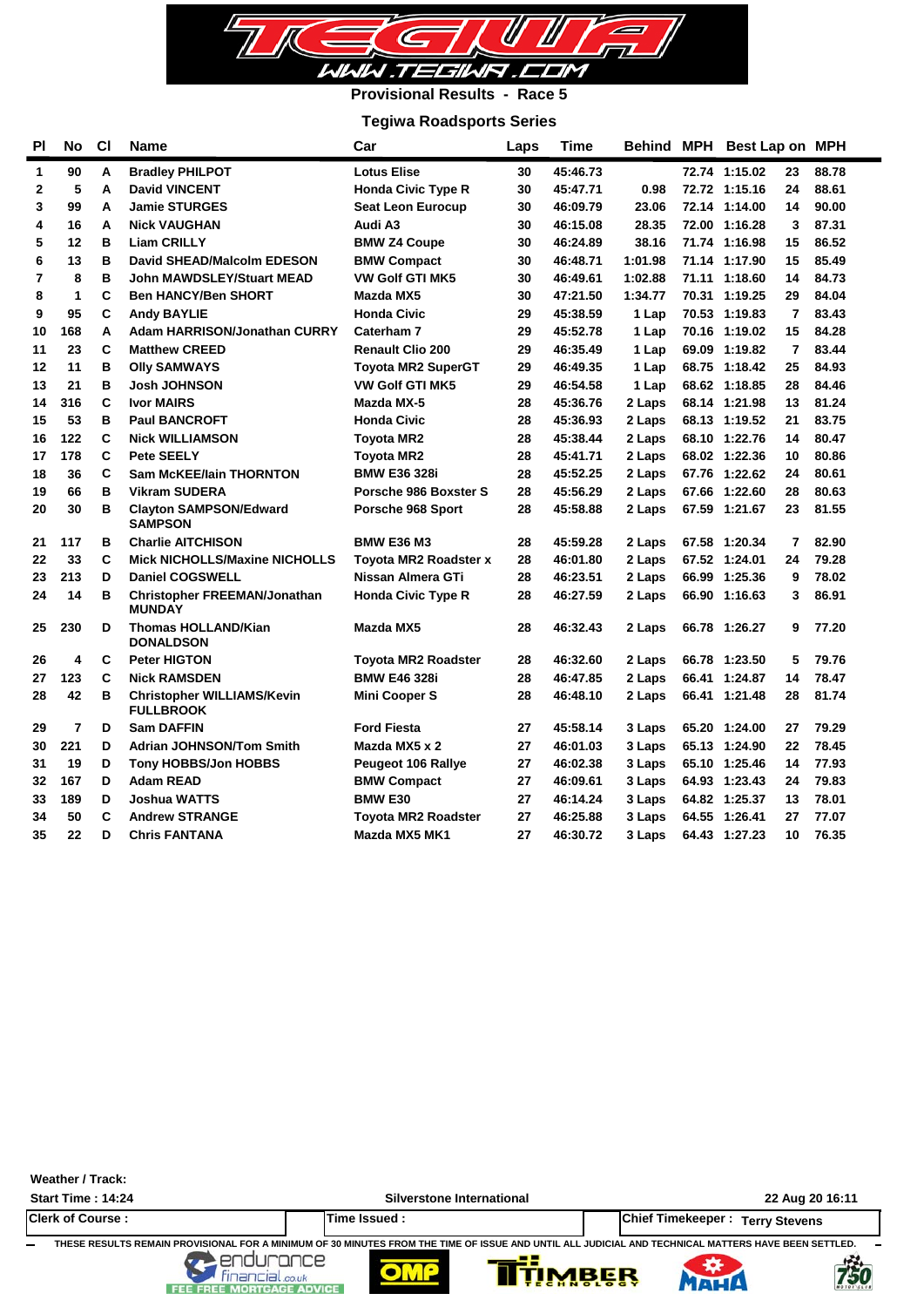| ΡI | No           | <b>CI</b>             | <b>Name</b>                                          | Car                       | Time<br>Laps |                              | Behind     | MPH |               | Best Lap on MPH |           |
|----|--------------|-----------------------|------------------------------------------------------|---------------------------|--------------|------------------------------|------------|-----|---------------|-----------------|-----------|
|    |              | <b>Not-Classified</b> |                                                      |                           |              |                              |            |     |               |                 |           |
|    | 707          | C                     | <b>Johnathan BARRETT</b>                             | <b>BMW E46 330</b>        | 21           | 35:50.31                     | <b>DNF</b> |     | 65.04 1:19.26 | 7               | 84.03     |
|    | 70           | C                     | <b>Matthew BROCK</b>                                 | <b>Renault Clio 172</b>   | 20           | 35:49.87                     | <b>DNF</b> |     | 61.96 1:25.19 | 10              | 78.18     |
|    | 25           | A                     | <b>Darren BALL</b>                                   | <b>Porsche Cayman</b>     | 18           | 43:55.05                     | <b>DNF</b> |     | 45.49 1:17.98 | 15              | 85.41     |
|    | $\mathbf{2}$ | A                     | <b>Bradley ELLIS/Leonzpas</b><br><b>LOUCAS</b>       | <b>Porsche Cayman</b>     | 11           | 15:14.73                     | <b>DNF</b> |     | 80.09 1:16.11 | 11              | 87.50     |
|    | 20           | в                     | <b>Nick GOUGH</b>                                    | Audi TT                   | 9            | 13:46.46                     | <b>DNF</b> |     | 72.53 1:19.39 | 7               | 83.89     |
|    | 15           | в                     | <b>Colin GILLESPIE</b>                               | <b>BMW 130i</b>           | 5            | 12:36.07                     | <b>DNF</b> |     | 44.04 1:37.84 | $\mathbf{2}$    | 68.07     |
|    | 144          | A                     | <b>Neil PRIMROSE</b>                                 | Ginetta G20               | 2            | 3:47.04                      | <b>DNF</b> |     | 58.67 1:22.96 | $\mathbf{2}$    | 80.28     |
|    |              | <b>Disqualified</b>   |                                                      |                           |              |                              |            |     |               |                 |           |
|    | 165          | $\mathbf{A}$          | <b>Warren ALLEN</b>                                  | <b>Porsche Cayman</b>     |              | Overtaking under yellow flag |            |     |               |                 |           |
|    |              | <b>Non-Starters</b>   |                                                      |                           |              |                              |            |     |               |                 |           |
|    | 32           | A                     | <b>Leon BIDGWAY</b>                                  | <b>Lotus Exige</b>        |              |                              |            |     |               |                 |           |
|    | 58           | A                     | <b>Chris BIALAN</b>                                  | <b>BMW E46 M3 GTR</b>     |              |                              |            |     |               |                 |           |
|    |              | <b>Fastest Lap</b>    |                                                      |                           |              |                              |            |     |               |                 |           |
|    | 99           | A                     | <b>Jamie STURGES</b>                                 | <b>Seat Leon Eurocup</b>  |              |                              |            |     | 1:14.00       | 14              | 90.00 Rec |
|    | 14           | В                     | <b>Christopher</b><br><b>FREEMAN/Jonathan MUNDAY</b> | <b>Honda Civic Type R</b> |              |                              |            |     | 1:16.63       | 3               | 86.91 Rec |
|    | 1            | C                     | <b>Ben HANCY/Ben SHORT</b>                           | Mazda MX5                 |              |                              |            |     | 1:19.25       | 29              | 84.04     |
|    | 167          | D                     | <b>Adam READ</b>                                     | <b>BMW Compact</b>        |              |                              |            |     | 1:23.43       | 24              | 79.83 Rec |

No 1 & 189 - 30 second penalty - Covid PPE breach

**Weather / Track:** 

**Start Time : 14:24 Silverstone International 22 Aug 20 16:11**

卷

**Clerk of Course : Time Issued : Chief Timekeeper : Terry Stevens** THESE RESULTS REMAIN PROVISIONAL FOR A MINIMUM OF 30 MINUTES FROM THE TIME OF ISSUE AND UNTIL ALL JUDICIAL AND TECHNICAL MATTERS HAVE BEEN SETTLED.<br>FEE FREE MORTGAGE ADVICE<br>FEE FREE MORTGAGE ADVICE



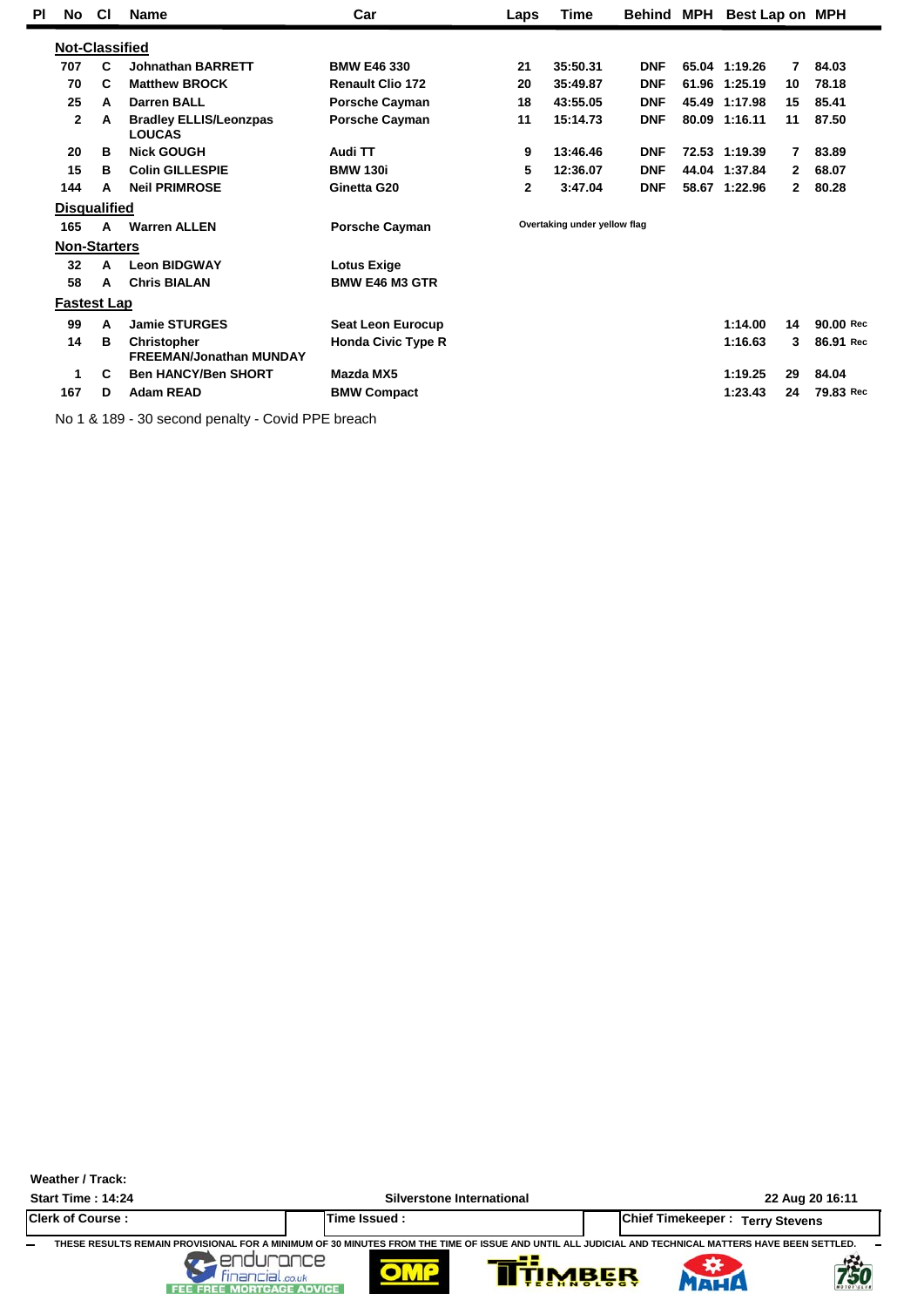# Lap Chart Tegiwa Roadsports Series - Race 5

|              | Lap 1       |              | Lap2          |                | Lap <sub>3</sub> |                  | Lap 4       |              | Lap 5         |              | Lap 6         |              | Lap <sub>7</sub> |    | Lap <sub>8</sub> |              | Lap <sub>9</sub> |    | Lap 10          |
|--------------|-------------|--------------|---------------|----------------|------------------|------------------|-------------|--------------|---------------|--------------|---------------|--------------|------------------|----|------------------|--------------|------------------|----|-----------------|
| No           | <b>Time</b> | No           | <b>Time</b>   | No             | <b>Time</b>      | No               | <b>Time</b> | No           | <b>Time</b>   | No           | <b>Time</b>   | No           | <b>Time</b>      | No | Time             | No           | Time             | No | Time            |
|              | 99 2:21.60  |              | 165 3:37.94   | 99             | 4:53.87          | 99               | 6:10.90     |              | 99 7:25.56    |              | 99 8:41.63    |              | 99 9:59.86       |    | 165 11:19.69     |              | 165 12:34.78     |    | 165 13:49.83    |
|              | 165 2:21.67 |              | 99 3:38.42    |                | 165 4:54.53      |                  | 165 6:11.40 |              | 165 7:26.81   |              | 165 8:42.61   |              | 165 10:00.15     |    | 230 11:20.43 *1  |              | 15 12:36.07 *4   |    | 4 13:54.73 *1   |
|              | 90 2:21.90  |              | 90 3:39.27    | 90             | 4:54.69          | 90               | 6:11.78     |              | 90 7:27.60    |              | 90 8:42.94    |              | 90 10:00.40      |    | 99 11:20.59      |              | 117 12:36.59 *1  |    | 99 13:54.89     |
| $\mathbf{2}$ | 2:22.32     | $\mathbf{2}$ | 3:41.85       | $\mathbf{2}$   | 4:58.47          | 2                | 6:15.62     | $\mathbf{2}$ | 7:31.79       | $\mathbf{2}$ | 8:49.01       | $\mathbf{2}$ | 10:05.68         |    | 213 11:21.31 *1  |              | 99 12:37.12      |    | 90 13:55.29     |
| 5.           | 2:22.49     | 5            | 3:42.10       | 5              | 4:58.68          | 5                | 6:16.46     | 5            | 7:32.00       | 5            | 8:49.48       |              | 5 10:06.46       |    | 90 11:21.44      |              | 90 12:37.56      |    | 167 13:58.38 *1 |
|              | 15 2:22.75  |              | 16 3:43.35    | 16             | 4:59.63          | 16               | 6:17.75     | 16           | 7:34.20       | 16           | 8:50.68       |              | 221 10:09.52 *1  |    | 2 11:22.50       |              | 42 12:40.72 *1   |    | 2 13:58.62      |
|              | 14 2:22.76  |              | 14 3:44.01    | 14             | 5:00.64          | 14               | 6:18.16     | 14           | 7:35.96       | 14           | 8:53.79       |              | 50 10:10.30 *1   |    | 66 11:26.25 *1   | $\mathbf{2}$ | 12:41.13         |    | 117 13:59.00 *1 |
|              | 16 2:23.10  |              | 12 3:45.31    |                | 12 5:03.55       | 12 <sup>12</sup> | 6:22.03     |              | 12 7:40.12    |              | 12 8:58.59    |              | 189 10:10.71 *1  |    | 5 11:26.45       |              | 33 12:42.38 *2   |    | 5 14:00.37      |
|              | 168 2:23.26 |              | 168 3:45.69   | 13             | 5:04.72          | 13               | 6:23.00     |              | 13 7:40.97    |              | 13 8:59.28    |              | 22 10:11.54 *1   |    | 70 11:26.86 *1   | 5.           | 12:43.10         |    | 36 14:00.41 *1  |
|              | 12 2:23.73  | 8            | 3:46.25       | 8              | 5:06.79          | 8                | 6:26.45     | 8            | 7:47.40       | 8            | 9:06.52       |              | 16 10:11.66      |    | 7 11:27.29 *1    |              | 19 12:47.42 *1   |    | 42 14:06.23 *1  |
| 8            | 2:24.08     |              | 13 3:46.53    |                | 168 5:07.43      | 168              | 6:26.77     | $\mathbf{1}$ | 7:48.29       | 1            | 9:08.61       |              | 14 10:12.20      |    | 123 11:27.65 *1  |              | 230 12:47.80 *1  |    | 33 14:08.31 *1  |
|              | 144 2:24.08 |              | 144 3:47.04   | $\mathbf 1$    | 5:08.23          | $\mathbf{1}$     | 6:27.87     |              | 168 7:48.50   |              | 168 9:08.82   |              | 12 10:16.38      |    | 16 11:30.08      |              | 213 12:48.36 *1  |    | 16 14:09.91     |
|              | 13 2:24.87  | 1            | 3:47.92       | 25             | 5:08.58          | 53               | 6:28.95     |              | 53 7:48.93    |              | 53 9:09.46    |              | 13 10:17.32      |    | 14 11:31.95      |              | 66 12:52.11 *1   |    | 19 14:13.36 *1  |
|              | 53 2:25.32  |              | 25 3:48.28    | 53             | 5:09.03          | 11               | 6:29.74     |              | 11 7:49.60    |              | 11 9:10.12    |              | 8 10:25.67       |    | 12 11:35.12      |              | 16 12:52.20      |    | 213 14:13.72 *1 |
|              | 25 2:26.81  |              | 53 3:48.75    |                | 11 5:09.47       | 21               | 6:30.25     |              | 21 7:49.86    |              | 21 9:10.37    |              | 168 10:28.16     |    | 13 11:35.91      |              | 70 12:53.25 *1   |    | 230 14:14.07 *1 |
|              | 11 2:26.96  |              | 11 3:49.24    |                | 21 5:09.87       | 25               | 6:30.53     |              | 95 7:52.56    |              | 95 9:12.61    |              | 1 10:29.26       |    | 221 11:38.45 *1  |              | 14 12:53.46      |    | 14 14:14.12     |
| 1            | 2:27.28     |              | 95 3:50.19    |                | 95 5:11.25       | 95               | 6:32.41     |              | 23 7:53.21    |              | 23 9:13.37    |              | 53 10:29.87      |    | 189 11:40.35 *1  |              | 123 12:54.05 *1  |    | 12 14:14.43     |
|              | 21 2:27.51  |              | 21 3:50.58    |                | 23 5:11.67       | 23               | 6:33.14     |              | 122 8:06.78   |              | 15 9:26.65 *2 |              | 11 10:30.55      |    | 50 11:41.51 *1   |              | 12 12:54.25      |    | 13 14:15.27     |
|              | 95 2:28.17  |              | 23 3:51.47    |                | 122 5:19.89      |                  | 122 6:43.49 |              | 30 8:07.89    |              | 30 9:29.97    |              | 21 10:30.87      |    | 22 11:41.93 *1   |              | 7 12:55.97 *1    |    | 66 14:18.62 *1  |
|              | 30 2:29.80  |              | 30 3:55.10    |                | 30 5:20.41       | 30               | 6:44.56     |              | 178 8:10.48   |              | 122 9:30.46   |              | 95 10:32.44      | 8  | 11:45.33         |              | 13 12:56.13      |    | 70 14:19.36 *1  |
|              | 23 2:29.96  |              | 122 3:55.28   |                | 178 5:24.51      | 178              | 6:47.69     |              | 316 8:11.36   |              | 178 9:33.28   |              | 23 10:33.19      |    | 168 11:47.20     |              | 221 13:05.40 *1  |    | 123 14:19.69 *1 |
|              | 122 2:30.94 |              | 316 3:59.81   |                | 316 5:24.86      |                  | 316 6:48.39 |              | 4 8:13.51     |              | 316 9:33.63   |              | 30 10:52.60      |    | 1 11:48.85       |              | 8 13:05.66       |    | 7 14:21.36 *1   |
|              | 316 2:32.01 |              | 178 4:00.24   | 4              | 5:26.19          | 4                | 6:50.01     |              | 36 8:16.02    |              | 4 9:37.41     |              | 122 10:54.03     |    | 53 11:49.47      |              | 168 13:07.84     |    | 8 14:24.80      |
|              | 36 2:32.67  | 4            | 4:00.51       | 36             | 5:26.95          | 36               | 6:51.33     |              | 167 8:16.47   |              | 707 9:38.20   |              | 178 10:56.17     |    | 11 11:50.05      |              | 189 13:08.56 *1  |    | 168 14:26.97    |
|              | 178 2:34.73 |              | 15 4:00.59    |                | 167 5:27.52      |                  | 167 6:51.84 |              | 707 8:17.89   |              | 36 9:40.90    |              | 316 10:56.65     |    | 21 11:50.50      |              | 22 13:10.35 *1   |    | 221 14:33.54 *1 |
| 4            | 2:34.95     |              | 36 4:01.35    | 33             | 5:29.59 *1       | 42               | 6:56.86     |              | 42 8:22.33    |              | 167 9:41.56   |              | 707 10:57.46     |    | 95 11:52.37      |              | 50 13:11.12 *1   |    | 1 14:33.73      |
|              | 167 2:36.06 |              | 167 4:02.29   |                | 42 5:30.89       | 33               | 6:57.77 *1  |              | 33 8:23.48 *1 |              | 20 9:44.49    |              | 4 11:03.09       |    | 23 11:53.06      | $\mathbf{1}$ | 13:11.31         |    | 53 14:34.13     |
|              | 42 2:37.11  |              | 33 4:03.47 *1 |                | 230 5:31.52      |                  | 707 6:57.78 | 20           | 8:23.70       |              | 42 9:47.59    |              | 20 11:03.88      |    | 30 12:16.16      |              | 53 13:11.54      |    | 11 14:34.43     |
|              | 19 2:37.86  |              | 42 4:04.07    |                | 19 5:32.62       |                  | 230 6:58.91 |              | 230 8:25.62   |              | 33 9:49.18 *1 |              | 36 11:06.17      |    | 122 12:17.21     |              | 11 13:11.87      |    | 21 14:34.56     |
|              | 230 2:38.01 |              | 230 4:04.52   |                | 213 5:33.81      | 19               | 7:00.46     |              | 19 8:27.22    |              | 230 9:52.52   |              | 167 11:06.71     |    | 707 12:18.63     |              | 21 13:12.06      |    | 95 14:34.74     |
|              | 221 2:40.02 |              | 19 4:05.31    |                | 707 5:34.64      | 213              | 7:01.06     |              | 213 8:27.69   |              | 19 9:53.36    |              | 42 11:13.78      |    | 178 12:20.10     |              | 95 13:12.73      |    | 23 14:35.00     |
|              | 213 2:40.63 |              | 213 4:07.74   |                | 66 5:37.73       |                  | 20 7:01.30  |              | 66 8:30.58    |              | 213 9:53.98   |              | 33 11:15.47 *1   |    | 316 12:20.37     |              | 23 13:13.36      |    | 189 14:37.56 *1 |
|              | 7 2:41.58   |              | 66 4:09.92    | 20             | 5:38.08          | 66               | 7:04.64     |              | 117 8:30.79   |              | 117 9:55.76   |              | 117 11:16.10     |    | 20 12:24.25      |              | 30 13:39.32      |    | 50 14:40.01 *1  |
|              | 66 2:43.41  | $\mathbf{7}$ | 4:10.23       | $\overline{7}$ | 5:38.98          | $\overline{7}$   | 7:05.04     | 7            | 8:31.45       | 66           | 9:56.32       |              | 19 11:19.56      | 4  | 12:29.87         |              | 707 13:39.56     |    | 22 14:41.08 *1  |
|              | 70 2:43.71  |              | 20 4:10.53    |                | 70 5:41.04       |                  | 117 7:05.51 | 70           | 8:33.35       |              | 7 9:57.54     |              |                  |    | 36 12:31.65      |              | 122 13:40.40     |    | 707 14:59.91    |
|              | 50 2:44.16  |              | 221 4:10.73   |                | 117 5:41.58      |                  | 70 7:07.44  |              | 123 8:33.56   |              | 70 9:59.22    |              |                  |    | 167 12:32.14     |              | 178 13:42.65     |    | 30 15:02.30     |
|              | 22 2:44.64  |              | 707 4:10.84   |                | 123 5:41.73      |                  | 123 7:07.99 |              | 221 8:39.08   |              | 123 9:59.39   |              |                  |    |                  |              | 316 13:42.85     |    | 122 15:03.54    |
|              | 123 2:45.27 |              | 70 4:11.63    |                | 221 5:42.49      |                  | 221 7:10.60 |              | 50 8:40.20    |              |               |              |                  |    |                  |              | 20 13:46.46      |    | 178 15:05.01    |
|              | 189 2:45.80 |              | 117 4:12.14   |                | 50 5:43.10       |                  | 50 7:11.19  |              | 189 8:40.57   |              |               |              |                  |    |                  |              |                  |    | 316 15:05.50    |
|              | 20 2:45.93  |              | 123 4:12.44   |                | 189 5:43.67      |                  | 189 7:11.60 |              | 22 8:41.44    |              |               |              |                  |    |                  |              |                  |    |                 |
|              | 707 2:46.11 |              | 50 4:12.95    |                | 22 5:45.07       |                  | 22 7:12.83  |              |               |              |               |              |                  |    |                  |              |                  |    |                 |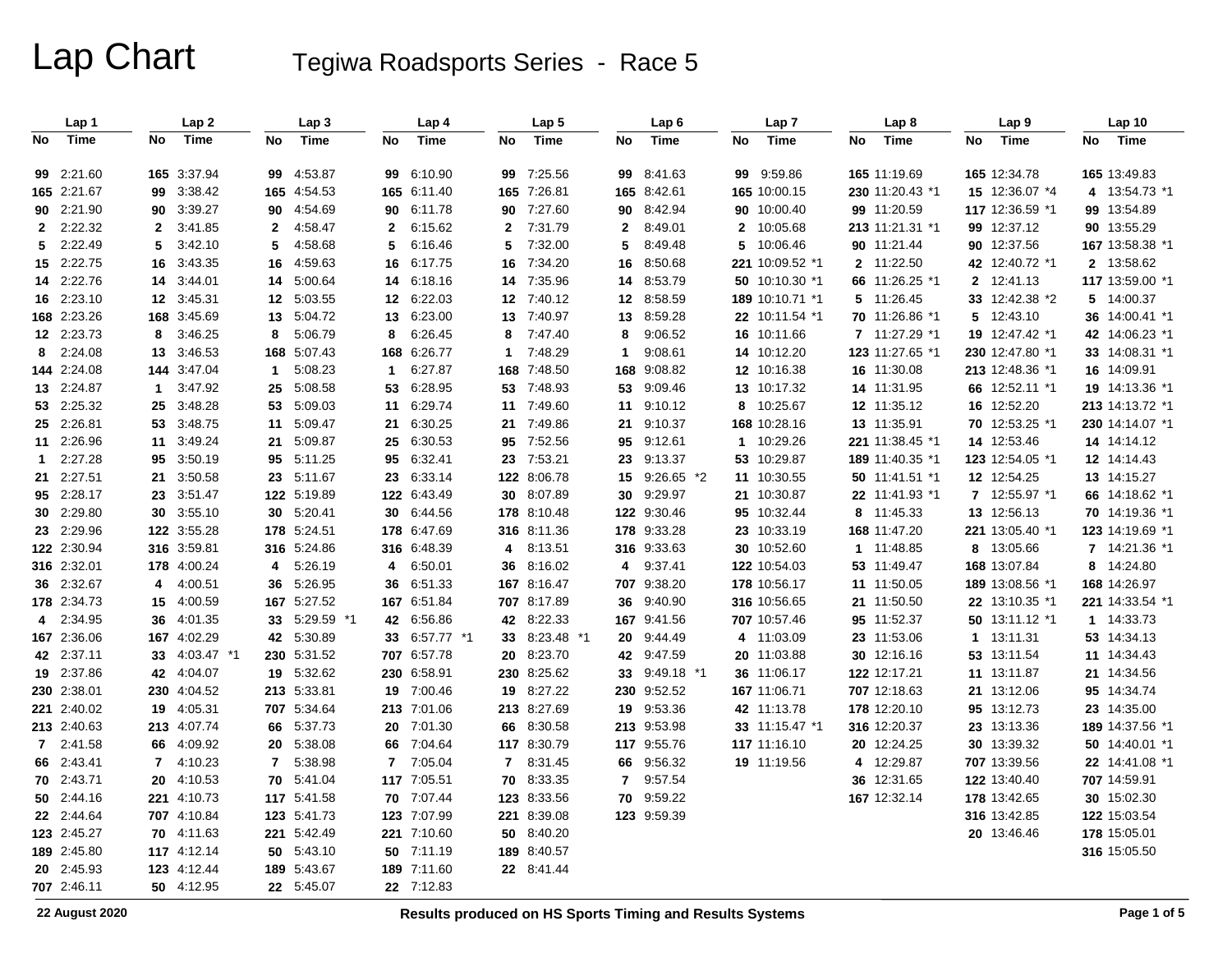**117**2:46.61 **189** 4:15.58 **15** 6:08.08

**22** 4:16.74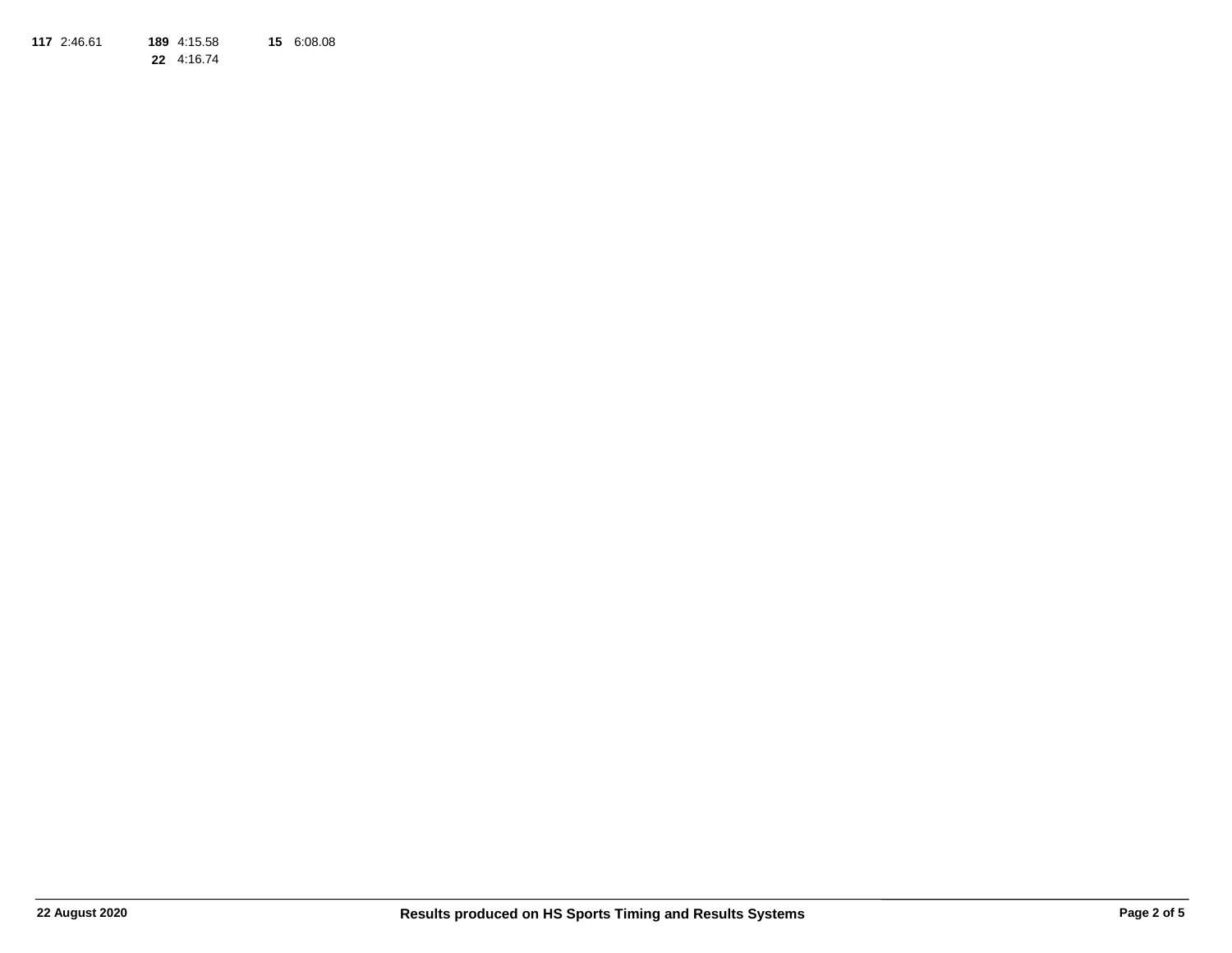# Lap Chart Tegiwa Roadsports Series - Race 5

| Lap 11          | Lap 12          | Lap 13          | Lap 14                   | Lap <sub>15</sub> | Lap 16          | Lap 17          | Lap 18          | Lap 19          | Lap 20          |
|-----------------|-----------------|-----------------|--------------------------|-------------------|-----------------|-----------------|-----------------|-----------------|-----------------|
| No Time         | Time<br>No      | Time<br>No      | No<br>Time               | No Time           | Time<br>No      | No<br>Time      | Time<br>No      | No<br>Time      | Time<br>No      |
| 165 15:05.80    | 165 16:21.95    | 165 17:37.89    | 165 18:56.31             | 165 20:12.63      | 165 21:30.21    | 12 25:08.40     | 165 28:16.08    | 165 30:50.09    | 165 32:51.47    |
| 99 15:10.57     | 30 16:24.73 *1  | 707 17:43.06 *1 | 99 18:57.94              | 4 20:14.47 *3     | 14 21:31.17 *2  | 30 25:12.21 *1  | 19 28:17.97 *2  | 19 30:51.06 *2  | 19 32:56.66 *2  |
| 90 15:10.99     | 122 16:27.40 *1 | 99 17:43.94     | 221 18:59.04 *2          | 90 20:19.00       | 230 21:33.10 *2 | 13 25:13.12     | 42 28:19.60 *2  | 42 30:52.39 *2  | 42 32:57.56 *2  |
| 2 15:14.73      | 99 16:27.44     | 90 17:44.43     | 189 18:59.76 *2          | 189 20:25.13 *2   | 4 21:41.12 *3   | 95 25:13.97     | 23 28:20.09 *1  | 23 30:52.97 *1  | 23 32:57.75 *1  |
| 5 15:18.06      | 90 16:27.63     | 30 17:49.40 *1  | 50 19:02.92 *2           | 221 20:26.56 *2   | 221 22:14.80 *2 | 167 25:15.24 *3 | 70 28:21.26 *2  | 70 30:53.80 *2  | 70 32:58.86 *2  |
| 117 15:19.56 *1 | 178 16:29.51 *1 | 122 17:51.28 *1 | 90 19:02.92              | 707 20:26.67 *1   | 707 22:15.86 *1 | 11 25:16.38 *2  | 25 28:22.79 *7  | 25 30:55.33 *7  | 25 32:59.81 *7  |
| 4 15:21.05 *1   | 316 16:29.72 *1 | 5 17:52.40      | 22 19:05.00 *2           | 5 20:27.76        | 5 22:16.67      | 53 25:17.22 *2  | 7 28:23.38 *2   | 7 30:55.91 *2   | 7 33:01.72 *2   |
| 167 15:23.07 *1 | 5 16:34.46      | 178 17:52.91 *1 | 707 19:05.37 *1          | 50 20:31.44 *2    | 50 22:18.34 *2  | 21 25:17.97 *2  | 189 28:23.88 *2 | 189 30:56.56 *2 | 189 33:03.40 *2 |
| 36 15:26.02 *1  | 117 16:46.29 *1 | 316 17:53.20 *1 | 5 19:11.09               | 22 20:32.41 *2    | 22 22:19.47 *2  | 99 25:18.66 *1  | 90 28:24.84     | 90 30:57.25     | 90 33:03.44     |
| 16 15:27.08     | 16 16:47.56     | 16 18:07.19     | 30 19:12.97 *1           | 30 20:35.83 *1    | 122 22:20.67 *1 | 117 25:19.32 *2 | 5 28:25.38      | 5 30:57.82      | 5 33:03.79      |
| 42 15:30.76 *1  | 4 16:47.75 *1   | 167 18:14.01 *1 | 122 19:14.63 *1          | 122 20:37.39 *1   | 316 22:21.09 *1 | 14 25:20.07 *1  | 221 28:26.18 *2 | 221 30:58.88 *2 | 221 33:05.01 *2 |
| 33 15:35.65 *1  | 167 16:48.76 *1 | 14 18:15.28     | 316 19:15.18 *1          | 316 20:37.59 *1   | 178 22:22.31 *1 | 4 25:21.61 *2   | 707 28:26.82 *1 | 707 30:59.46 *1 | 707 33:06.51 *1 |
| 14 15:35.68     | 36 16:52.86 *1  | 12 18:17.62     | 178 19:16.23 *1          | 178 20:38.82 *1   | 16 22:23.33     | 123 25:22.10 *2 | 122 28:27.71 *1 | 122 31:00.39 *1 | 122 33:06.87 *1 |
| 12 15:35.85     | 42 16:57.56 *1  | 13 18:18.17     | 16 19:26.51              | 16 20:45.52       | 167 22:23.77 *3 | 165 25:22.88    | 316 28:28.52 *1 | 316 31:01.05 *1 | 316 33:07.24 *1 |
| 13 15:36.20     | 12 16:57.63     | 36 18:19.23 *1  | 12 19:35.18              | 12 20:52.16       | 11 22:24.72 *2  | 19 25:30.58 *2  | 50 28:30.24 *2  | 50 31:02.82 *2  | 50 33:10.85 *2  |
| 213 15:39.92 *1 | 14 16:58.15     | 42 18:26.11 *1  | 13 19:36.46              | 13 20:54.36       | 53 22:25.31 *2  | 42 25:31.53 *2  | 178 28:30.88 *1 | 178 31:03.52 *1 | 178 33:11.07 *1 |
| 19 15:40.96 *1  | 13 16:58.55     | 33 18:29.21 *1  | 36 19:43.60 *1           | 8 21:06.56        | 21 22:26.00 *2  | 23 25:31.86 *1  | 22 28:31.19 *2  | 22 31:04.16 *2  | 22 33:13.09 *2  |
| 230 15:41.24 *1 | 33 17:03.47 *1  | 8 18:29.30      | 8 19:47.90               | 36 21:08.71 *1    | 8 22:26.40      | 70 25:32.42 *2  | 16 28:31.84     | 16 31:04.75     | 16 33:13.33     |
| 66 15:41.88 *1  | 213 17:06.22 *1 | 168 18:30.74    | 168 19:49.91             | 168 21:08.93      | 30 22:26.83 *1  | 25 25:33.94 *7  | 8 28:34.24      | 8 31:06.13      | 8 33:14.37      |
| 70 15:44.55 *1  | 19 17:08.05 *1  | 213 18:32.93 *1 | 33 19:54.47 *1           | 33 21:21.60 *1    | 12 22:27.46     | 7 25:34.45 *2   | 168 28:35.45    | 168 31:07.06    | 168 33:16.21    |
| 8 15:45.03      | 66 17:08.49 *1  | 66 18:33.42 *1  | 66 19:59.09 *1           | 1 21:22.12        | 13 22:28.24     | 189 25:34.99 *2 | 36 28:37.00 *1  | 36 31:07.31 *1  | 36 33:17.45 *1  |
| 123 15:45.49 *1 | 8 17:08.63      | 25 18:33.62 *6  | 42 19:59.50 *1           | 66 21:22.85 *1    | 99 22:28.92 *1  | 90 25:35.61     | 33 28:38.63 *1  | 33 31:08.44 *1  | 33 33:18.74 *1  |
| 7 15:46.56 *1   | 168 17:08.88    | 19 18:36.59 *1  | 213 20:00.17 *1          | 95 21:24.44       | 168 22:30.97    | 5 25:36.48      | 213 28:41.25 *1 | 213 31:09.51 *1 | 213 33:20.00 *1 |
| 168 15:47.18    | 230 17:10.05 *1 | 53 18:37.15     | 25 20:00.42 *6           | 213 21:26.06 *1   | 36 22:39.50 *1  | 221 25:41.53 *2 | 66 28:42.25 *1  | 66 31:10.98 *1  | 66 33:21.72 *1  |
| 25 15:50.70 *6  | 70 17:10.83 *1  | 70 18:37.36 *1  | 20:00.48<br>$\mathbf{1}$ | 117 21:27.99 *2   | 33 22:49.94 *1  | 707 25:42.30 *1 | 1 28:43.12      | 1 31:11.75      | 1 33:22.11      |
| 1 15:54.09      | 123 17:11.49 *1 | 123 18:37.80 *1 | 19 20:02.96 *1           | 19 21:28.42 *1    | 95 22:50.83     | 122 25:43.06 *1 | 230 28:43.94 *1 | 230 31:12.93 *1 | 230 33:23.82 *1 |
| 53 15:54.72     | 25 17:11.78 *6  | 230 18:38.23 *1 | 95 20:03.55              | 123 21:29.30 *1   | 1 22:51.56      | 316 25:43.59 *1 | 12 28:44.33     | 12 31:13.18     | 12 33:23.96     |
| 11 15:55.58     | 7 17:13.46 *1   | 11 18:38.39     | 23 20:03.75              |                   | 117 22:52.23 *2 | 50 25:48.09 *2  | 30 28:45.72 *1  | 30 31:15.93 *1  | 30 33:26.37 *1  |
| 21 15:55.89     | 1 17:14.55      | 1 18:38.62      | 123 20:04.43 *1          |                   | 66 22:54.16 *1  | 178 25:48.67 *1 | 13 28:46.97     | 13 31:16.48     | 13 33:26.85     |
| 23 15:56.61     | 53 17:15.14     | 21 18:39.14     | 70 20:05.60 *1           |                   | 14 22:54.61 *1  | 22 25:49.52 *2  | 95 28:47.68     | 95 31:17.32     | 95 33:27.54     |
| 95 15:56.91     | 11 17:15.95     | 7 18:40.33 *1   | 230 20:05.95 *1          |                   | 213 22:55.63 *1 | 16 25:49.91     | 167 29:44.82 *2 | 167 31:19.46 *2 | 167 33:29.35 *2 |
| 221 16:02.62 *1 | 21 17:17.57     | 23 18:40.98     | 117 20:06.24 *2          |                   | 230 23:02.02 *1 | 8 25:51.66      | 11 29:45.48 *1  | 11 31:20.26 *1  | 11 33:29.52 *1  |
| 189 16:04.97 *1 | 23 17:18.08     | 95 18:41.28     | 7 20:10.40 *1            |                   | 4 23:06.64 *2   | 168 25:58.94    | 53 29:46.18 *1  | 53 31:21.11 *1  | 53 33:30.63 *1  |
| 50 16:07.15 *1  | 95 17:18.58     |                 |                          |                   | 42 23:42.49 *2  | 36 26:04.69 *1  | 21 29:46.55 *1  | 21 31:21.54 *1  | 21 33:30.95 *1  |
| 22 16:08.31 *1  | 221 17:31.73 *1 |                 |                          |                   | 23 23:42.77 *1  | 33 26:25.59 *1  | 99 29:47.04     | 99 31:22.11     | 99 33:31.73     |
| 707 16:20.60    | 189 17:32.70 *1 |                 |                          |                   | 70 23:43.34 *2  | 213 26:26.29 *1 | 117 30:05.85 *1 | 117 31:29.73 *1 | 117 33:33.22 *1 |
|                 | 50 17:35.20 *1  |                 |                          |                   | 25 23:54.72 *7  | 66 26:28.03 *1  | 14 30:48.00     | 14 32:10.18     | 14 33:34.19     |
|                 | 22 17:36.26 *1  |                 |                          |                   | 7 23:55.34 *2   | 1 26:28.78      | 4 30:48.72 *1   | 4 32:15.72 *1   | 4 33:40.52 *1   |
|                 |                 |                 |                          |                   | 189 23:56.19 *2 | 230 26:37.86 *1 | 123 30:49.51 *1 | 123 32:29.48 *1 | 123 33:55.78 *1 |
|                 |                 |                 |                          |                   | 90 23:57.45     | 167 28:07.40 *2 |                 |                 |                 |
|                 |                 |                 |                          |                   |                 | 11 28:08.64 *1  |                 |                 |                 |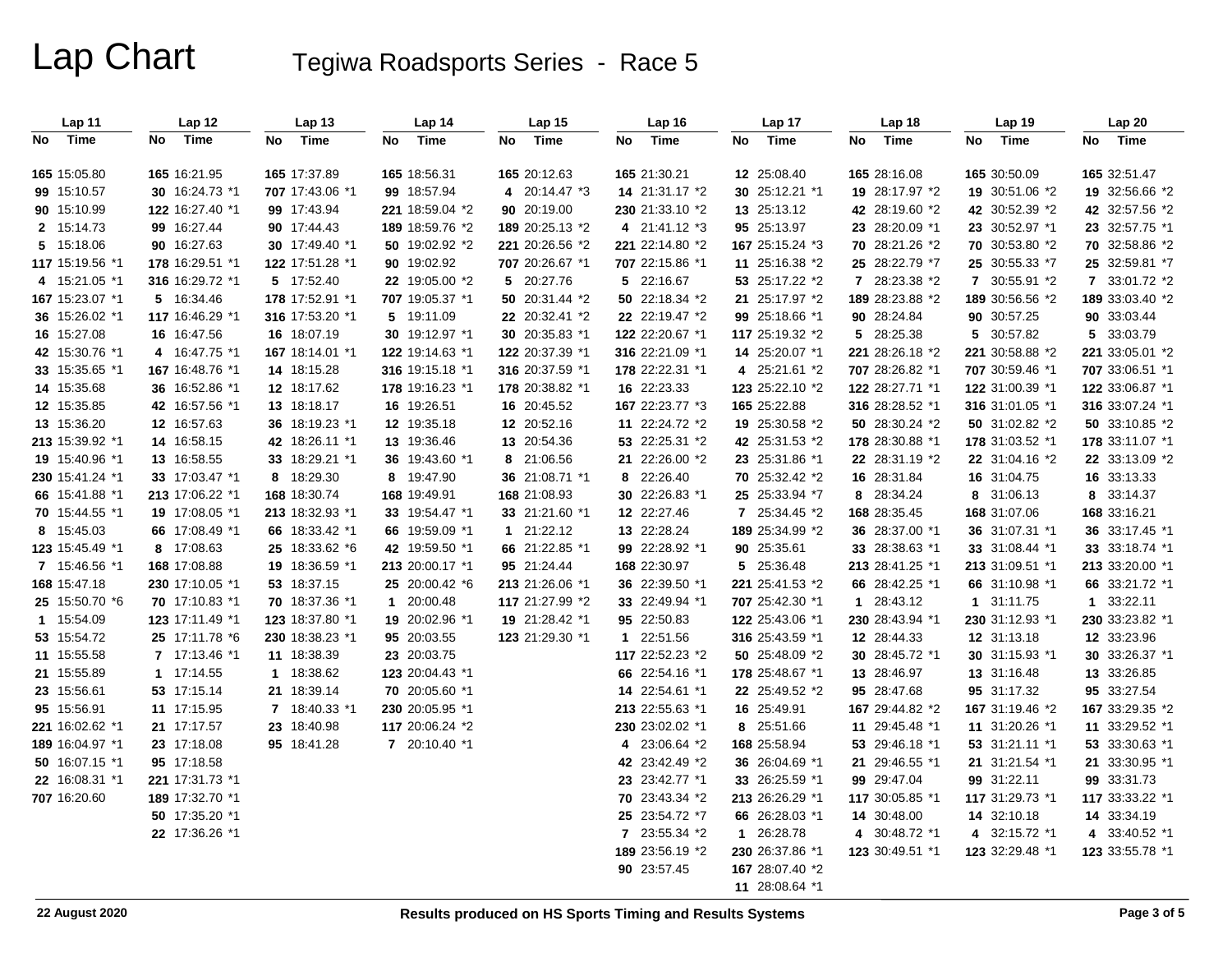28:09.49 \*1 28:10.21 \*1 28:11.28 28:12.23 \*1 28:13.61 28:14.53 \*1 28:15.22 \*1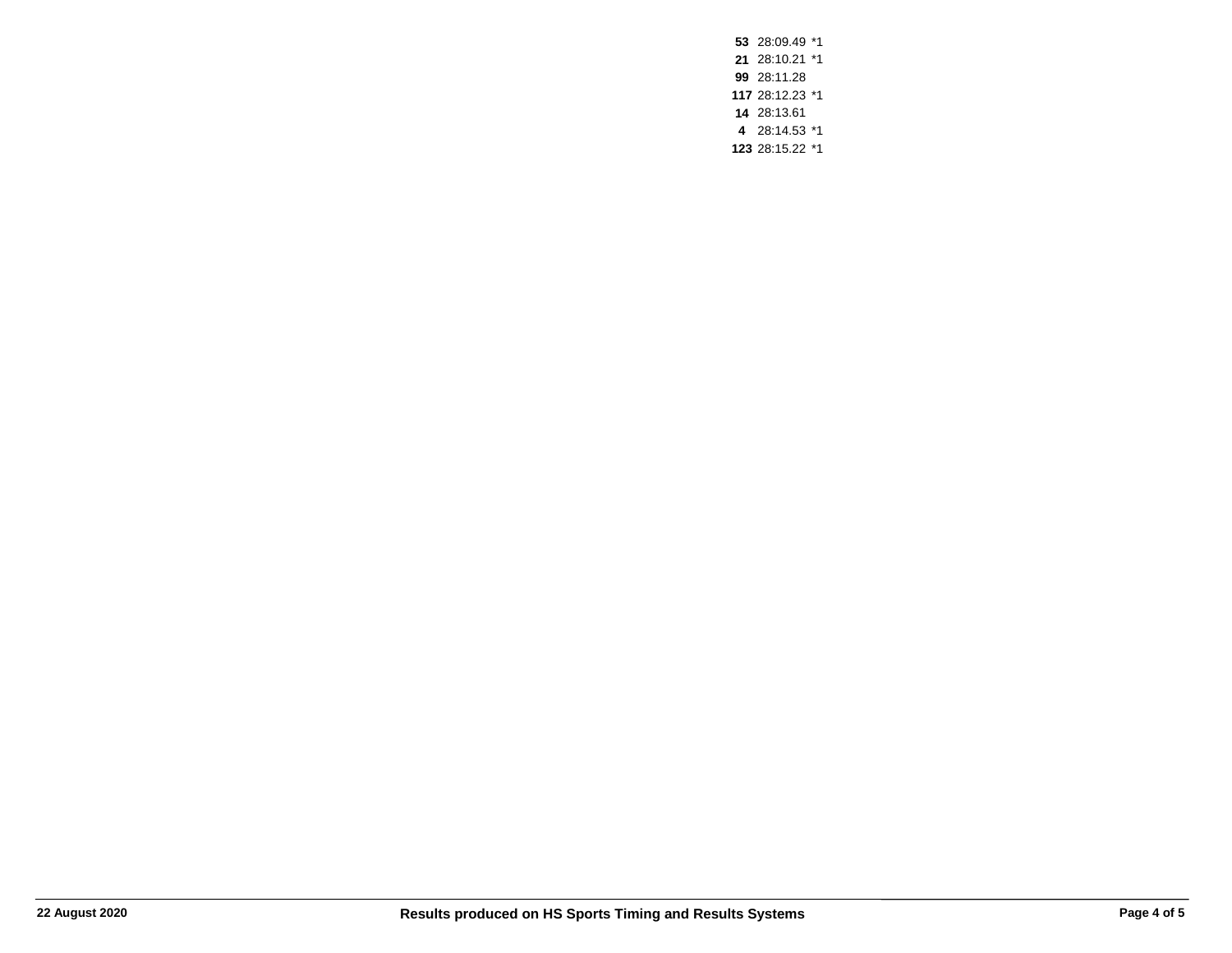# Lap Chart Tegiwa Roadsports Series - Race 5

| Lap21           | Lap 22          | Lap23           | Lap 24          | Lap 25          | Lap 26          | Lap 27          | Lap 28          | Lap 29          | Lap 30          |
|-----------------|-----------------|-----------------|-----------------|-----------------|-----------------|-----------------|-----------------|-----------------|-----------------|
| Time<br>No      | Time<br>No l    | Time<br>No      | Time<br>No      | Time<br>No      | Time<br>No      | Time<br>No      | Time<br>No      | Time<br>No      | No Time         |
| 165 34:07.70    | 165 35:23.65    | 165 36:39.41    | 165 37:55.42    | 165 39:11.95    | 165 40:29.13    | 165 41:45.32    | 165 43:02.92    | 165 44:19.09    | 165 45:36.04    |
| 25 34:18.69 *7  | 90 35:34.84     | 123 36:46.72 *2 | 4 37:58.32 *2   | 230 39:14.21 *2 | 167 40:33.36 *3 | 66 41:45.88 *2  | 36 43:05.91 *2  | 36 44:29.21 *2  | 316 45:36.76 *2 |
| 90 34:19.18     | 25 35:36.67 *7  | 90 36:49.86     | 90 38:05.93     | 90 39:21.71     | 50 40:34.61 *3  | 30 41:46.87 *2  | 168 43:06.96 *1 | 168 44:29.96 *1 | 53 45:36.93 *2  |
| 5 34:20.65      | 5 35:36.94      | 5 36:53.07      | 5 38:08.23      | 5 39:23.58      | 213 40:35.52 *2 | 33 41:47.20 *2  | 19 43:07.06 *3  | 90 44:29.99     | 122 45:38.44 *2 |
| 23 34:21.50 *1  | 23 35:41.63 *1  | 25 36:54.78 *7  | 123 38:12.69 *2 | 4 39:25.78 *2   | 22 40:37.09 *3  | 117 41:47.41 *2 | 7 43:07.29 *3   | 5 44:31.08      | 95 45:38.59 *1  |
| 42 34:22.07 *2  | 42 35:44.75 *2  | 23 37:02.25 *1  | 23 38:25.05 *1  | 123 39:39.02 *2 | 90 40:37.10     | 189 41:51.51 *3 | 66 43:09.23 *2  | 66 44:33.69 *2  | 178 45:41.71 *2 |
| 19 34:23.76 *2  | 70 35:49.87 *2  | 42 37:08.13 *2  | 16 38:27.13     | 16 39:44.21     | 5 40:39.18      | 90 41:52.59     | 221 43:09.50 *3 | 7 44:34.14 *3   | 90 45:46.73     |
| 70 34:24.34 *2  | 707 35:50.31 *1 | 16 37:09.49     | 42 38:32.26 *2  | 23 39:46.31 *1  | 230 40:41.65 *2 | 167 41:56.79 *3 | 30 43:10.00 *2  | 19 44:35.19 *3  | 5 45:47.71      |
| 7 34:27.37 *2   | 19 35:51.38 *2  | 14 37:09.95 *1  | 99 38:39.23     | 14 39:47.29 *2  | 4 40:50.87 *2   | 5 41:56.85      | 117 43:10.31 *2 | 221 44:35.44 *3 | 36 45:52.25 *2  |
| 707 34:28.32 *1 | 16 35:51.42     | 122 37:17.44 *1 | 12 38:40.22     | 99 39:54.02     | 16 41:01.67     | 50 42:02.77 *3  | 90 43:11.28     | 30 44:36.04 *2  | 168 45:52.78 *1 |
| 122 34:29.98 *1 | 7 35:52.53 *2   | 19 37:18.15 *2  | 122 38:41.09 *1 | 42 39:56.04 *2  | 123 41:04.17 *2 | 213 42:03.21 *2 | 33 43:11.67 *2  | 117 44:36.28 *2 | 66 45:56.29 *2  |
| 316 34:30.14 *1 | 316 35:53.02 *1 | 316 37:18.28 *1 | 316 38:41.32 *1 | 12 39:57.37     | 14 41:05.85 *2  | 22 42:04.53 *3  | 5 43:13.11      | 33 44:36.80 *2  | 7 45:58.14 *3   |
| 221 34:30.74 *2 | 122 35:53.85 *1 | 8 37:19.19      | 8 38:41.88      | 8 40:04.05      | 23 41:07.72 *1  | 25 42:04.62 *10 | 189 43:19.68 *3 | 167 44:45.50 *3 | 30 45:58.88 *2  |
| 189 34:31.68 *2 | 8 35:57.46      | 12 37:20.37     | 38:44.25<br>1   | 122 40:05.62 *1 | 99 41:08.05     | 230 42:08.85 *2 | 167 43:21.08 *3 | 189 44:47.12 *3 | 117 45:59.28 *2 |
| 16 34:31.87     | 221 35:57.73 *2 | 178 37:21.94 *1 | 19 38:45.13 *2  | 316 40:05.83 *1 | 12 41:14.40     | 4 42:16.10 *2   | 50 43:30.73 *3  | 99 44:55.17     | 221 46:01.03 *3 |
| 178 34:34.52 *1 | 178 35:58.01 *1 | 7 37:22.48 *2   | 178 38:45.72 *1 | 1 40:06.20      | 42 41:18.98 *2  | 16 42:18.57     | 213 43:31.06 *2 | 213 44:57.60 *2 | 33 46:01.80 *2  |
| 8 34:36.00      | 189 35:58.93 *2 | 99 37:22.84     | 7 38:48.35 *2   | 178 40:08.86 *1 | 8 41:24.97      | 99 42:22.57     | 22 43:35.24 *3  | 16 44:57.92     | 19 46:02.38 *3  |
| 50 34:38.86 *2  | 12 36:01.42     | 1 37:23.15      | 221 38:48.98 *2 | 11 40:10.85 *1  | 1 41:27.45      | 14 42:26.15 *2  | 230 43:36.44 *2 | 50 44:59.47 *3  | 167 46:09.61 *3 |
| 168 34:39.14    | 168 36:03.12    | 221 37:24.08 *2 | 11 38:49.18 *1  | 13 40:11.51     | 122 41:28.60 *1 | 123 42:29.71 *2 | 16 43:36.71     | 22 45:03.04 *3  | 99 46:09.79     |
| 36 34:41.24 *1  | 1 36:03.33      | 189 37:26.98 *2 | 13 38:49.41     | 19 40:13.09 *2  | 316 41:28.80 *1 | 23 42:29.99 *1  | 99 43:36.94     | 230 45:05.19 *2 | 189 46:14.24 *3 |
| 1 34:42.36      | 99 36:05.00     | 168 37:28.12    | 95 38:52.53     | 95 40:13.21     | 11 41:29.27 *1  | 12 42:31.39     | 4 43:42.25 *2   | 12 45:07.07     | 16 46:15.08     |
| 12 34:42.86     | 36 36:06.06 *1  | 13 37:28.50     | 168 38:53.47    | 53 40:13.53 *1  | 13 41:30.53     | 42 42:40.89 *2  | 14 43:46.46 *2  | 14 45:07.63 *2  | 213 46:23.51 *2 |
| 22 34:42.88 *2  | 13 36:06.39     | 11 37:28.70 *1  | 53 38:53.59 *1  | 21 40:13.79 *1  | 178 41:32.12 *1 | 8 42:46.10      | 12 43:49.11     | 4 45:08.46 *2   | 12 46:24.89     |
| 33 34:43.54 *1  | 50 36:07.62 *2  | 36 37:31.12 *1  | 21 38:53.80 *1  | 221 40:15.69 *2 | 95 41:33.63     | 1 42:49.32      | 23 43:53.32 *1  | 23 45:15.17 *1  | 50 46:25.88 *3  |
| 66 34:46.06 *1  | 33 36:08.02 *1  | 95 37:31.36     | 36 38:54.74 *1  | 7 40:15.90 *2   | 21 41:34.87 *1  | 11 42:49.62 *1  | 25 43:55.05 *10 | 123 45:21.59 *2 | 14 46:27.59 *2  |
| 13 34:46.50     | 11 36:08.22 *1  | 53 37:31.85 *1  | 189 38:55.60 *2 | 168 40:16.44    | 53 41:35.75 *1  | 13 42:50.29     | 123 43:55.50 *2 | 42 45:26.62 *2  | 22 46:30.72 *3  |
| 213 34:46.67 *1 | 66 36:09.79 *1  | 21 37:33.05 *1  | 33 38:57.86 *1  | 36 40:17.36 *1  | 19 41:39.93 *2  | 122 42:51.59 *1 | 42 44:04.71 *2  | 8 45:28.29      | 230 46:32.43 *2 |
| 95 34:47.86     | 95 36:09.93     | 33 37:33.42 *1  | 66 38:59.57 *1  | 33 40:21.87 *1  | 7 41:41.12 *2   | 316 42:51.76 *1 | 8 44:07.79      | 13 45:28.56     | 4 46:32.60 *2   |
| 99 34:48.64     | 53 36:10.18 *1  | 66 37:36.48 *1  | 30 39:00.45 *1  | 66 40:23.09 *1  | 36 41:41.47 *1  | 178 42:55.31 *1 | 13 44:09.74     | 11 45:28.81 *1  | 23 46:35.49 *1  |
| 11 34:49.40 *1  | 21 36:11.43 *1  | 50 37:38.28 *2  | 117 39:00.96 *1 | 30 40:23.68 *1  | 168 41:41.99    | 21 42:55.60 *1  | 11 44:10.18 *1  | 1 45:30.40      | 123 46:47.85 *2 |
| 53 34:50.66 *1  | 22 36:12.20 *2  | 30 37:38.78 *1  | 50 39:06.41 *2  | 189 40:24.28 *2 | 221 41:42.63 *2 | 95 42:55.62     | 1 44:11.15      | 21 45:35.50 *1  | 42 46:48.10 *2  |
| 230 34:51.58 *1 | 213 36:14.34 *1 | 117 37:39.13 *1 | 167 39:08.87 *2 | 117 40:24.50 *1 |                 | 53 42:56.00 *1  | 316 44:14.39 *1 |                 | 13 46:48.71     |
| 21 34:52.04 *1  | 30 36:15.84 *1  | 22 37:41.00 *2  | 22 39:08.89 *2  |                 |                 |                 | 122 44:14.78 *1 |                 | 11 46:49.35 *1  |
| 30 34:52.66 *1  | 117 36:16.33 *1 | 213 37:41.33 *1 | 213 39:09.61 *1 |                 |                 |                 | 21 44:16.65 *1  |                 | 8 46:49.61      |
| 167 34:54.44 *2 | 167 36:18.82 *2 | 167 37:42.93 *2 |                 |                 |                 |                 | 53 44:16.92 *1  |                 | 46:51.50<br>1   |
| 117 34:54.68 *1 | 230 36:19.51 *1 | 230 37:47.02 *1 |                 |                 |                 |                 | 95 44:17.74     |                 | 21 46:54.58 *1  |
| 14 34:55.88     | 4 36:31.29 *1   |                 |                 |                 |                 |                 | 178 44:18.87 *1 |                 |                 |
| 4 35:06.01 *1   |                 |                 |                 |                 |                 |                 |                 |                 |                 |
| 123 35:21.66 *1 |                 |                 |                 |                 |                 |                 |                 |                 |                 |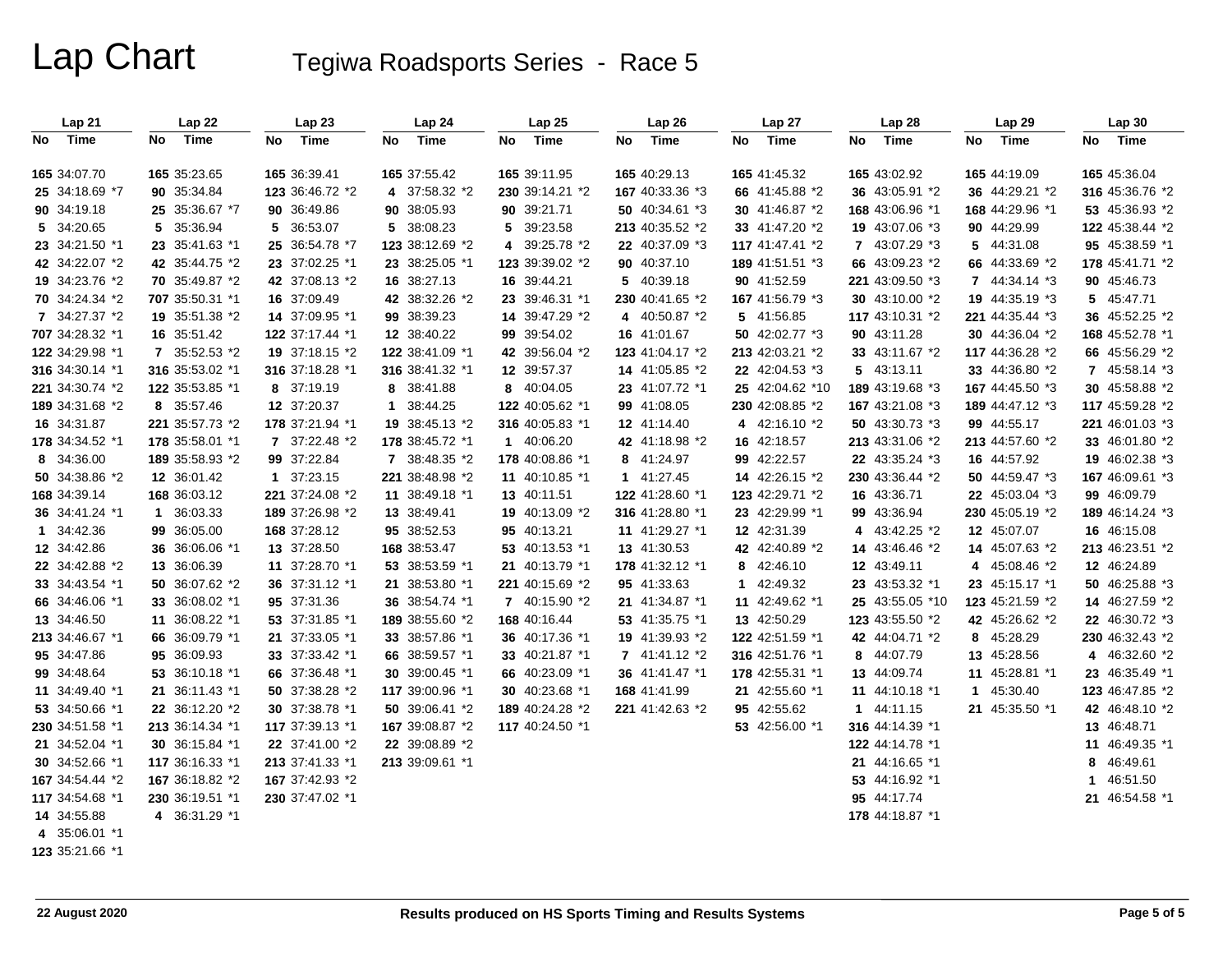## **Tegiwa Roadsports Series**

## **LAP TIMES - Race 5**

| $\mathbf 1$             |                   | <b>Ben HANCY</b>     |                           |                         |                          |                            |                                    |                |                         |                          |                          |  |  |  |
|-------------------------|-------------------|----------------------|---------------------------|-------------------------|--------------------------|----------------------------|------------------------------------|----------------|-------------------------|--------------------------|--------------------------|--|--|--|
|                         | Lap               | $\sim$ 1             | 2 <sup>1</sup>            | $\overline{\mathbf{3}}$ | $\overline{\mathbf{4}}$  | $\overline{\phantom{0}}$ 5 | $\overline{\phantom{0}}$ 6         | $\overline{7}$ | $\bf{8}$                | $\overline{\phantom{a}}$ | $\overline{10}$          |  |  |  |
|                         | $1 \quad$         | 2:15.27              | 1:20.64                   | 1:20.31                 | 1:19.64                  | 1:20.42                    | 1:20.32                            | 1:20.65        | 1:19.59                 | 1:22.46                  | 1:22.42                  |  |  |  |
|                         | 11                | 1:20.36              | 1:20.46                   | 1:24.07                 | 1:21.86                  | 1:21.64                    | 1:29.44                            | 3:37.22        | 2:14.34                 | 2:28.63                  | 2:10.36                  |  |  |  |
|                         | 21                | 1:20.25              | 1:20.97                   | 1:19.82                 | 1:21.10                  | 1:21.95                    | 1:21.25                            | 1:21.87        | 1:21.83                 | 1:19.25                  | 1:21.10                  |  |  |  |
| $\mathbf{2}$            |                   | <b>Bradley ELLIS</b> |                           |                         |                          |                            |                                    |                |                         |                          |                          |  |  |  |
|                         | Lap               | $\sim$ $\sim$ 1      | $2^{\circ}$               | $\overline{\mathbf{3}}$ | $\overline{4}$           | 5 <sup>1</sup>             | $\overline{\phantom{0}}$ 6         | $\overline{7}$ | 8                       | 9                        | $\overline{10}$          |  |  |  |
|                         |                   | 12:20.14             | 1:19.53                   | 1:16.62                 | 1:17.15                  | 1:16.17                    | 1:17.22                            | 1:16.67        | 1:16.82                 | 1:18.63                  | 1:17.49                  |  |  |  |
|                         | 11                | 1:16.11              |                           |                         |                          |                            |                                    |                |                         |                          |                          |  |  |  |
| $\overline{\mathbf{4}}$ |                   | <b>Peter HIGTON</b>  |                           |                         |                          |                            |                                    |                |                         |                          |                          |  |  |  |
|                         | Lap               | $\sim$ $\sim$ 1      | $\mathbf{2}$              | $\overline{\mathbf{3}}$ | $\overline{\mathbf{4}}$  | 5 <sub>5</sub>             | $\overline{\phantom{0}}$ 6         | $\overline{7}$ | 8                       | 9                        | $\overline{\mathbf{10}}$ |  |  |  |
|                         | $1 \quad$         | 2:15.62              | 1:25.56                   | 1:25.68                 | 1:23.82                  | 1:23.50                    | 1:23.90                            | 1:25.68        | 1:26.78                 | 1:24.86                  | 1:26.32                  |  |  |  |
|                         | 11                | 1:26.70              | 3:26.72                   | 1:26.65                 | 1:25.52                  | 2:14.97                    | 2:52.92                            | 2:34.19        | 1:27.00                 | 1:24.80                  | 1:25.49                  |  |  |  |
|                         | 21                | 1:25.28              | 1:27.03                   | 1:27.46                 | 1:25.09                  | 1:25.23                    | 1:26.15                            | 1:26.21        | 1:24.14                 |                          |                          |  |  |  |
| 5                       |                   | <b>David VINCENT</b> |                           |                         |                          |                            |                                    |                |                         |                          |                          |  |  |  |
|                         | Lap               | $\sim$ 1             | $\overline{2}$            | $\overline{\mathbf{3}}$ | $\overline{\phantom{a}}$ | $\overline{\phantom{0}}$ 5 | $\overline{\phantom{0}}$ 6         | $\overline{7}$ | $\overline{\mathbf{8}}$ | $\overline{\phantom{a}}$ | $\overline{\mathbf{10}}$ |  |  |  |
|                         | $1 -$             | 2:19.46              | 1:19.61                   | 1:16.58                 | 1:17.78                  | 1:15.54                    | 1:17.48                            | 1:16.98        | 1:19.99                 | 1:16.65                  | 1:17.27                  |  |  |  |
|                         | 11                | 1:17.69              | 1:16.40                   | 1:17.94                 | 1:18.69                  | 1:16.67                    | 1:48.91                            | 3:19.81        | 2:48.90                 | 2:32.44                  | 2:05.97                  |  |  |  |
|                         | 21                | 1:16.86              | 1:16.29                   | 1:16.13                 | 1:15.16                  | 1:15.35                    | 1:15.60                            | 1:17.67        | 1:16.26                 | 1:17.97                  | 1:16.63                  |  |  |  |
| $\overline{7}$          | <b>Sam DAFFIN</b> |                      |                           |                         |                          |                            |                                    |                |                         |                          |                          |  |  |  |
|                         | Lap               | $\sim$ $\sim$ 1      | $2^{\circ}$               | $\overline{\mathbf{3}}$ | $\overline{\mathbf{4}}$  | $\overline{\phantom{0}}$ 5 | $\overline{\phantom{a}}$ 6         | $\overline{7}$ | 8                       | $\overline{\phantom{a}}$ | $\overline{10}$          |  |  |  |
|                         | $1 \quad$         | 2:14.48              | 1:28.65                   | 1:28.75                 | 1:26.06                  | 1:26.41                    | 1:26.09                            | 1:29.75        | 1:28.68                 | 1:25.39                  | 1:25.20                  |  |  |  |
|                         | 11                | 1:26.90              | 1:26.87                   | 1:30.07                 | 3:44.94                  | 1:39.11                    | 2:48.93                            | 2:32.53        | 2:05.81                 | 1:25.65                  | 1:25.16                  |  |  |  |
|                         | 21                | 1:29.95              | 1:25.87                   | 1:27.55                 | 1:25.22                  | 1:26.17                    | 1:26.85                            | 1:24.00        |                         |                          |                          |  |  |  |
| 8                       |                   | <b>John MAWDSLEY</b> |                           |                         |                          |                            |                                    |                |                         |                          |                          |  |  |  |
|                         | Lap               | $\sim$ $\sim$ 1      | $\overline{2}$            | $\mathbf{3}$            | $\overline{4}$           | 5 <sub>1</sub>             | $\overline{\phantom{0}}$ 6         | $\overline{7}$ | 8                       | 9                        | $\blacksquare$ 10        |  |  |  |
|                         |                   | 1 2:17.91            | 1:22.17                   | 1:20.54                 | 1:19.66                  | 1:20.95                    | 1:19.12                            | 1:19.15        | 1:19.66                 | 1:20.33                  | 1:19.14                  |  |  |  |
|                         | 11                | 1:20.23              | 1:23.60                   | 1:20.67                 | 1:18.60                  | 1:18.66                    | 1:19.84                            | 3:25.26        | 2:42.58                 | 2:31.89                  | 2:08.24                  |  |  |  |
|                         | 21                |                      | 1:21.63  1:21.46  1:21.73 |                         |                          |                            | 1:22.69  1:22.17  1:20.92  1:21.13 |                | 1:21.69                 | 1:20.50                  | 1:21.32                  |  |  |  |
| 11                      |                   | <b>Olly SAMWAYS</b>  |                           |                         |                          |                            |                                    |                |                         |                          |                          |  |  |  |
|                         | Lap               | $\sim$ 1             | $2^{\circ}$               | $\overline{\mathbf{3}}$ | $\overline{\mathbf{4}}$  | 5 <sub>1</sub>             | $\overline{\phantom{0}}$ 6         | $\overline{7}$ | 8 <sup>°</sup>          | $\overline{\phantom{a}}$ | 10                       |  |  |  |
|                         | $1 \quad$         | 2:16.05              | 1:22.28                   | 1:20.23                 | 1:20.27                  | 1:19.86                    | 1:20.52                            | 1:20.43        | 1:19.50                 | 1:21.82                  | 1:22.56                  |  |  |  |
|                         | 11                | 1:21.15              | 1:20.37                   | 1:22.44                 | 3:46.33                  | 2:51.66                    | 2:52.26                            | 1:36.84        | 1:34.78                 | 2:09.26                  | 1:19.88                  |  |  |  |
|                         | 21                | 1:18.82              | 1:20.48                   | 1:20.48                 | 1:21.67                  | 1:18.42                    | 1:20.35                            | 1:20.56        | 1:18.63                 | 1:20.54                  |                          |  |  |  |
| 12                      |                   | <b>Liam CRILLY</b>   |                           |                         |                          |                            |                                    |                |                         |                          |                          |  |  |  |
|                         | Lap               | $\sim$ 1             | $2^{\circ}$               | $\overline{\mathbf{3}}$ | $\overline{4}$           | 5 <sub>5</sub>             | $\overline{\phantom{0}}$ 6         | $\overline{7}$ | 8 <sup>1</sup>          | 9                        | $\overline{\mathbf{10}}$ |  |  |  |
|                         | 1                 | 2:18.91              | 1:21.58                   | 1:18.24                 | 1:18.48                  | 1:18.09                    | 1:18.47                            | 1:17.79        | 1:18.74                 | 1:19.13                  | 1:20.18                  |  |  |  |
|                         | 11                | 1:21.42              | 1:21.78                   | 1:19.99                 | 1:17.56                  | 1:16.98                    | 1:35.30                            | 2:40.94        | 3:35.93                 | 2:28.85                  | 2:10.78                  |  |  |  |
|                         | 21                | 1:18.90              | 1:18.56                   | 1:18.95                 | 1:19.85                  | 1:17.15                    | 1:17.03                            | 1:16.99        | 1:17.72                 | 1:17.96                  | 1:17.82                  |  |  |  |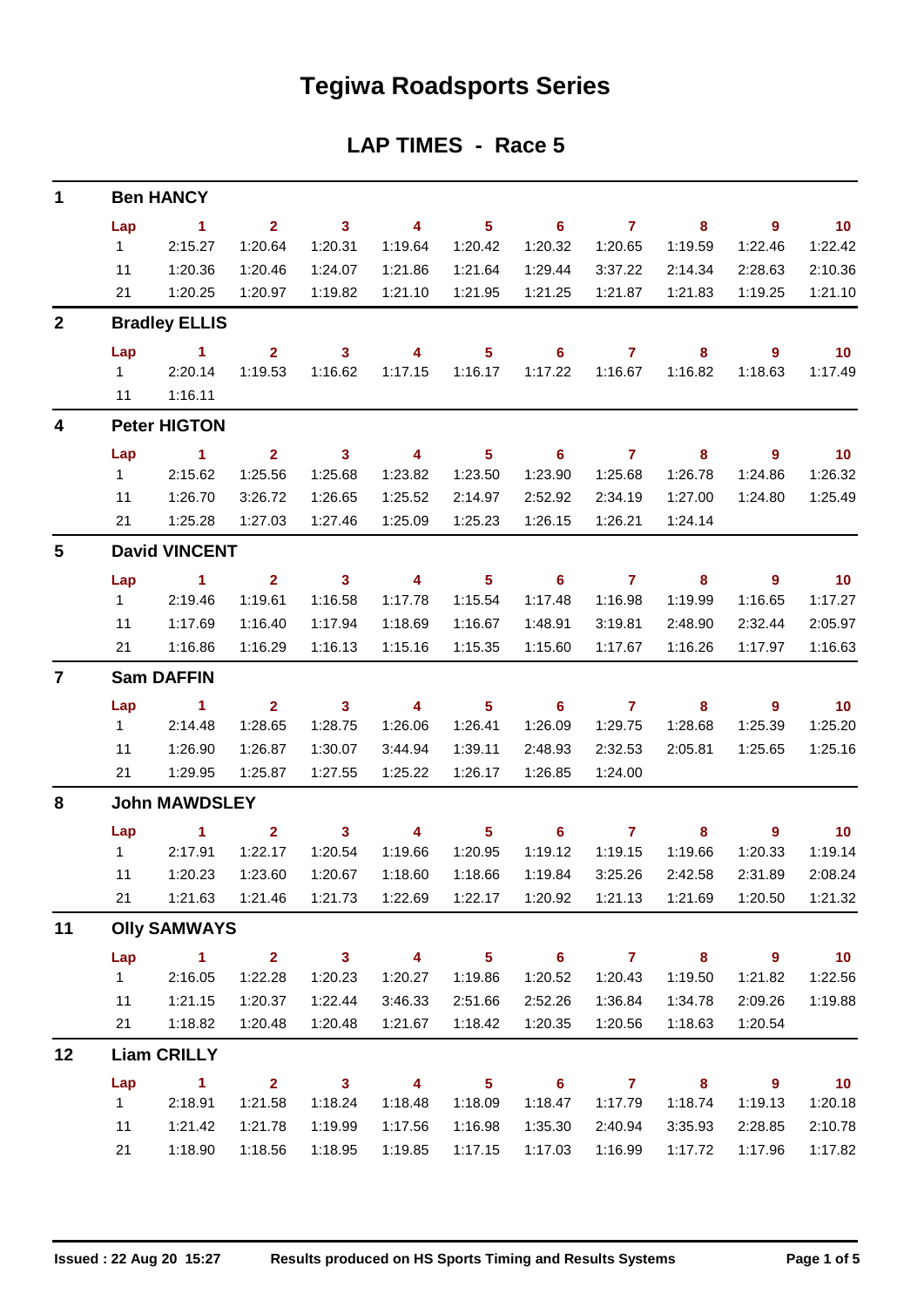| 13 |                | <b>David SHEAD</b>            |                         |                         |                         |                            |                            |                  |                         |                            |                             |
|----|----------------|-------------------------------|-------------------------|-------------------------|-------------------------|----------------------------|----------------------------|------------------|-------------------------|----------------------------|-----------------------------|
|    | Lap            | $\sim$ 1                      | $\mathbf{2}$            | $\overline{\mathbf{3}}$ | $\overline{4}$          | 5 <sup>5</sup>             | $\overline{\phantom{0}}$ 6 | $\overline{7}$   | 8                       | $\overline{9}$             | $\overline{10}$             |
|    | 1              | 2:17.02                       | 1:21.66                 | 1:18.19                 | 1:18.28                 | 1:17.97                    | 1:18.31                    | 1:18.04          | 1:18.59                 | 1:20.22                    | 1:19.14                     |
|    | 11             | 1:20.93                       | 1:22.35                 | 1:19.62                 | 1:18.29                 | 1:17.90                    | 1:33.88                    | 2:44.88          | 3:33.85                 | 2:29.51                    | 2:10.37                     |
|    | 21             | 1:19.65                       | 1:19.89                 | 1:22.11                 | 1:20.91                 | 1:22.10                    | 1:19.02                    | 1:19.76          | 1:19.45                 | 1:18.82                    | 1:20.15                     |
| 14 |                | <b>Christopher FREEMAN</b>    |                         |                         |                         |                            |                            |                  |                         |                            |                             |
|    | Lap            | $\sim$ 1                      | $\overline{2}$          | $\overline{\mathbf{3}}$ | $\overline{4}$          | 5 <sup>5</sup>             | $\overline{\phantom{0}}$ 6 | $\overline{7}$   | $\overline{\mathbf{8}}$ | $\overline{9}$             | $\blacksquare$ 10           |
|    | 1              | 2:18.55                       | 1:21.25                 | 1:16.63                 | 1:17.52                 | 1:17.80                    | 1:17.83                    | 1:18.41          | 1:19.75                 | 1:21.51                    | 1:20.66                     |
|    | 11             | 1:21.56                       | 1:22.47                 | 1:17.13                 | 3:15.89                 | 1:23.44                    | 2:25.46                    | 2:53.54          | 2:34.39                 | 1:22.18                    | 1:24.01                     |
|    | 21             | 1:21.69                       | 2:14.07                 | 2:37.34                 | 1:18.56                 | 1:20.30                    | 1:20.31                    | 1:21.17          | 1:19.96                 |                            |                             |
| 15 |                | <b>Colin GILLESPIE</b>        |                         |                         |                         |                            |                            |                  |                         |                            |                             |
|    | Lap            | $\sim$ 1                      | $\mathbf{2}$            | $\mathbf{3}$            | 4                       | 5 <sup>1</sup>             | $6\phantom{1}$             | $\mathbf{7}$     | 8                       | 9                          | 10                          |
|    |                | 1 2:19.13                     | 1:37.84                 | 2:07.49                 | 3:18.57                 | 3:09.42                    |                            |                  |                         |                            |                             |
| 16 |                | <b>Nick VAUGHAN</b>           |                         |                         |                         |                            |                            |                  |                         |                            |                             |
|    | Lap            | $\sim$ 1                      | $2^{\circ}$             | $\overline{\mathbf{3}}$ | $\overline{4}$          | 5 <sub>1</sub>             | $\overline{\phantom{0}}$ 6 | $\overline{7}$   | $\overline{\mathbf{8}}$ | $9^{\circ}$                | 10                          |
|    | $1 \quad$      | 2:18.77                       | 1:20.25                 | 1:16.28                 | 1:18.12                 | 1:16.45                    | 1:16.48                    | 1:20.98          | 1:18.42                 | 1:22.12                    | 1:17.71                     |
|    | 11             | 1:17.17                       | 1:20.48                 | 1:19.63                 | 1:19.32                 | 1:19.01                    | 1:37.81                    | 3:26.58          | 2:41.93                 | 2:32.91                    | 2:08.58                     |
|    | 21             | 1:18.54                       | 1:19.55                 | 1:18.07                 | 1:17.64                 | 1:17.08                    | 1:17.46                    | 1:16.90          | 1:18.14                 | 1:21.21                    | 1:17.16                     |
| 19 |                | <b>Tony HOBBS</b>             |                         |                         |                         |                            |                            |                  |                         |                            |                             |
|    | Lap            | $\sim$ 1                      | 2 <sup>7</sup>          | $\overline{\mathbf{3}}$ | $\overline{4}$          | 5 <sup>5</sup>             | 6                          | $\mathbf{7}$     | 8                       | $9^{\circ}$                | $\overline{10}$             |
|    | $1 \quad$      | 2:13.80                       | 1:27.45                 | 1:27.31                 | 1:27.84                 | 1:26.76                    | 1:26.14                    | 1:26.20          | 1:27.86                 | 1:25.94                    | 1:27.60                     |
|    | 11             | 1:27.09                       | 1:28.54                 | 1:26.37                 | 1:25.46                 | 4:02.16                    | 2:47.39                    | 2:33.09          | 2:05.60                 | 1:27.10                    | 1:27.62                     |
|    | 21             | 1:26.77                       | 1:26.98                 | 1:27.96                 | 1:26.84                 | 1:27.13                    | 1:28.13                    | 1:27.19          |                         |                            |                             |
| 20 |                | <b>Nick GOUGH</b>             |                         |                         |                         |                            |                            |                  |                         |                            |                             |
|    | Lap            | $\overline{1}$                | $\overline{2}$          | $\mathbf{3}$            | 4                       | 5                          | 6                          | $\overline{7}$   | 8                       | 9                          | 10                          |
|    | $1 \quad \Box$ | 2:14.49                       | 1:24.60                 | 1:27.55                 | 1:23.22                 | 1:22.40                    | 1:20.79                    | 1:19.39          | 1:20.37                 | 1:22.21                    |                             |
| 21 |                | <b>Josh JOHNSON</b>           |                         |                         |                         |                            |                            |                  |                         |                            |                             |
|    | Lap            | $\sim$ 1.                     |                         | $2 \t 3 \t 4$           |                         | $\overline{\phantom{a}}$   |                            | $6 \overline{7}$ | $\overline{\mathbf{8}}$ | $\overline{\phantom{a}}$   | $\overline{10}$             |
|    | $1 \quad$      | 2:13.34                       | 1:23.07                 | 1:19.29                 | 1:20.38                 | 1:19.61                    | 1:20.51                    | 1:20.50          | 1:19.63                 | 1:21.56                    | 1:22.50                     |
|    | 11             | 1:21.33                       | 1:21.68                 | 1:21.57                 | 3:46.86                 | 2:51.97                    | 2:52.24                    | 1:36.34          | 1:34.99                 | 2:09.41                    | 1:21.09                     |
|    |                | 21 1:19.39                    | 1:21.62                 | 1:20.75                 | 1:19.99                 | 1:21.08                    | 1:20.73                    | 1:21.05          | 1:18.85                 | 1:19.08                    |                             |
| 22 |                | <b>Chris FANTANA</b>          |                         |                         |                         |                            |                            |                  |                         |                            |                             |
|    | Lap            | $\overline{1}$ $\overline{2}$ |                         | $3 \t 4$                |                         | $\overline{\phantom{0}}$ 5 | $\overline{\phantom{0}}$ 6 | $7$ 8            |                         | $\overline{\phantom{a}}$ 9 | $\overline{\mathbf{10}}$    |
|    | $1 \quad \Box$ | 2:16.54                       | 1:32.10                 | 1:28.33                 | 1:27.76                 | 1:28.61                    | 1:30.10                    | 1:30.39          | 1:28.42                 | 1:30.73                    | 1:27.23                     |
|    | 11             | 1:27.95                       | 1:28.74                 | 1:27.41                 | 1:47.06                 | 3:30.05                    | 2:41.67                    | 2:32.97          | 2:08.93                 | 1:29.79                    | 1:29.32                     |
|    | 21             | 1:28.80                       | 1:27.89                 | 1:28.20                 | 1:27.44                 | 1:30.71                    | 1:27.80                    | 1:27.68          |                         |                            |                             |
| 23 |                | <b>Matthew CREED</b>          |                         |                         |                         |                            |                            |                  |                         |                            |                             |
|    | Lap            | $\sim$ 1                      | $2^{\circ}$             | $\overline{\mathbf{3}}$ | $\overline{4}$          | $\overline{\phantom{0}}$ 5 | $\overline{\phantom{0}}$ 6 |                  | $7 \t 8$                | $\overline{\phantom{a}}$ 9 | $\overline{10}$             |
|    | $1 \quad \Box$ | 2:14.04                       | 1:21.51                 | 1:20.20                 | 1:21.47                 | 1:20.07                    | 1:20.16                    | 1:19.82          | 1:19.87                 | 1:20.30                    | 1:21.64                     |
|    | 11             | 1:21.61                       | 1:21.47                 | 1:22.90                 | 1:22.77                 | 3:39.02                    | 1:49.09                    | 2:48.23          | 2:32.88                 | 2:04.78                    | 1:23.75                     |
|    | 21             | 1:20.13                       | 1:20.62                 | 1:22.80                 | 1:21.26                 | 1:21.41                    | 1:22.27                    | 1:23.33          | 1:21.85                 | 1:20.32                    |                             |
| 25 |                | <b>Darren BALL</b>            |                         |                         |                         |                            |                            |                  |                         |                            |                             |
|    | Lap            | $\sim$ 1                      | $\overline{\mathbf{2}}$ | $\overline{\mathbf{3}}$ | $\overline{\mathbf{4}}$ | $\overline{\phantom{0}}$ 5 | $\overline{\phantom{0}}$ 6 | $\overline{7}$   | $\overline{\mathbf{8}}$ | $\overline{\phantom{a}}$ 9 | $\overline{\phantom{0}}$ 10 |
|    |                | 12:15.80                      | 1:21.47                 | 1:20.30                 | 1:21.95                 | 9:20.17                    | 1:21.08                    | 1:21.84          | 1:26.80                 | 3:54.30                    | 1:39.22                     |
|    |                | 11 2:48.85                    | 2:32.54                 | 2:04.48                 | 1:18.88                 | 1:17.98                    | 1:18.11                    | 5:09.84          | 1:50.43                 |                            |                             |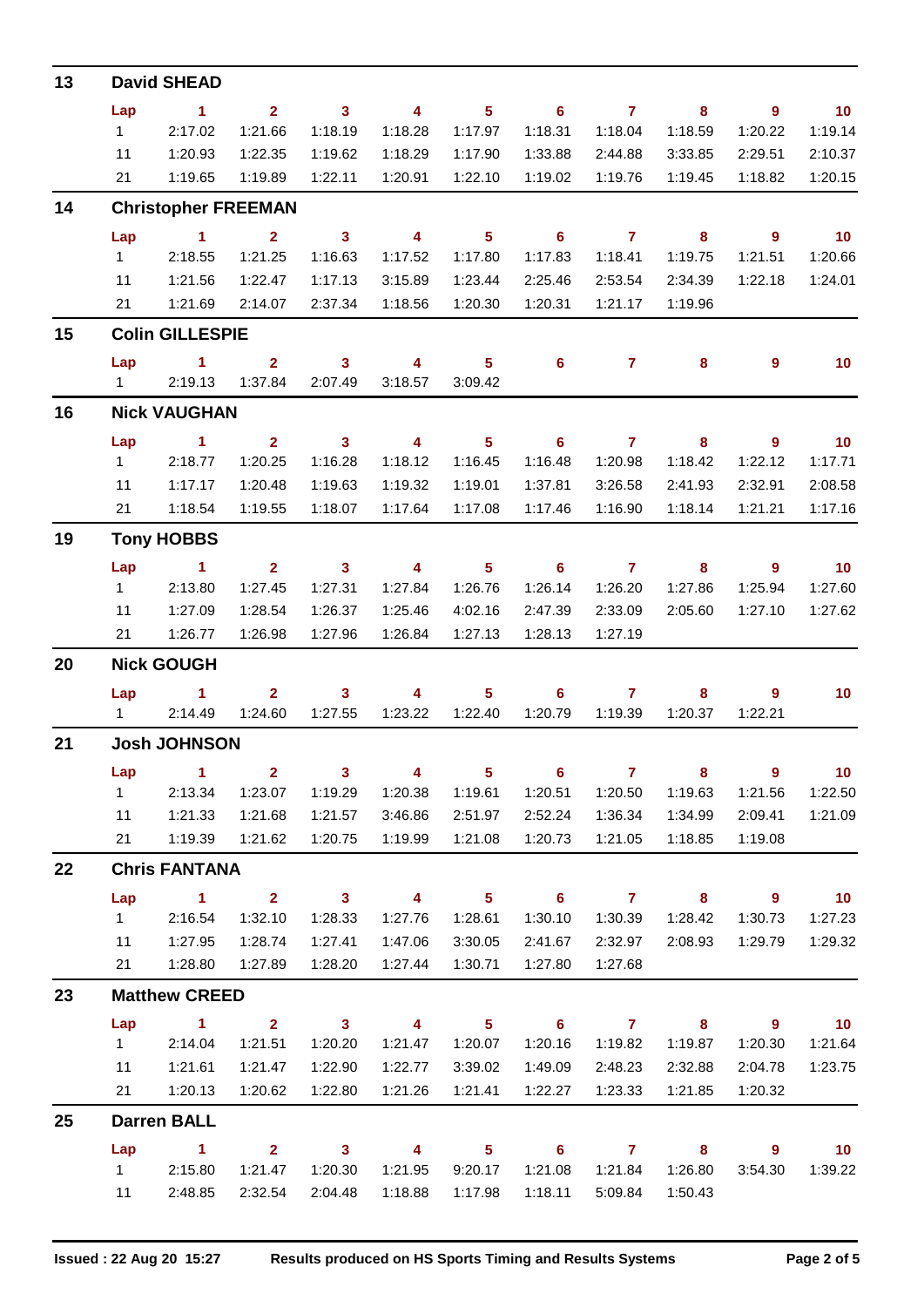| 30 |                       | <b>Clayton SAMPSON</b>      |                |                            |                         |                   |                            |                |                         |                |                 |  |  |
|----|-----------------------|-----------------------------|----------------|----------------------------|-------------------------|-------------------|----------------------------|----------------|-------------------------|----------------|-----------------|--|--|
|    | Lap                   | $\sim$ 1                    | $\overline{2}$ | $\overline{\mathbf{3}}$    | $\overline{4}$          | 5 <sub>1</sub>    | $\overline{\phantom{a}}$ 6 | $\overline{7}$ | 8                       | $9^{\circ}$    | $\overline{10}$ |  |  |
|    | 1                     | 2:14.68                     | 1:25.30        | 1:25.31                    | 1:24.15                 | 1:23.33           | 1:22.08                    | 1:22.63        | 1:23.56                 | 1:23.16        | 1:22.98         |  |  |
|    | 11                    | 1:22.43                     | 1:24.67        | 1:23.57                    | 1:22.86                 | 1:51.00           | 2:45.38                    | 3:33.51        | 2:30.21                 | 2:10.44        | 1:26.29         |  |  |
|    | 21                    | 1:23.18                     | 1:22.94        | 1:21.67                    | 1:23.23                 | 1:23.19           | 1:23.13                    | 1:26.04        | 1:22.84                 |                |                 |  |  |
| 33 |                       | <b>Mick NICHOLLS</b>        |                |                            |                         |                   |                            |                |                         |                |                 |  |  |
|    | Lap                   | $\sim$ 1                    | $2^{\circ}$    | $\overline{\mathbf{3}}$    | $\overline{\mathbf{4}}$ | 5 <sub>5</sub>    | $\overline{\phantom{0}}$ 6 | $\overline{7}$ | $\overline{\mathbf{8}}$ | $9^{\circ}$    | $\overline{10}$ |  |  |
|    | $1 -$                 | 1:27.78                     | 1:26.12        | 1:28.18                    | 1:25.71                 | 1:25.70           | 1:26.29                    | 1:26.91        |                         | 1:25.93        | 1:27.34         |  |  |
|    | 11                    | 1:27.82                     | 1:25.74        | 1:25.26                    | 1:27.13                 | 1:28.34           | 3:35.65                    | 2:13.04        | 2:29.81                 | 2:10.30        | 1:24.80         |  |  |
|    | 21                    | 1:24.48                     | 1:25.40        | 1:24.44                    | 1:24.01                 | 1:25.33           | 1:24.47                    | 1:25.13        | 1:25.00                 |                |                 |  |  |
| 36 |                       | <b>Sam McKEE</b>            |                |                            |                         |                   |                            |                |                         |                |                 |  |  |
|    | Lap                   | $\sim$ 1                    | 2 <sup>7</sup> | $\overline{\mathbf{3}}$    | $\overline{4}$          | 5 <sup>1</sup>    | $6\phantom{1}$             | $\mathbf{7}$   | 8                       | $\overline{9}$ | $\overline{10}$ |  |  |
|    | $1 \quad$             | 2:16.27                     | 1:28.68        | 1:25.60                    | 1:24.38                 | 1:24.69           | 1:24.88                    | 1:25.27        | 1:25.48                 | 1:28.76        | 1:25.61         |  |  |
|    | 11                    | 1:26.84                     | 1:26.37        | 1:24.37                    | 1:25.11                 | 1:30.79           | 3:25.19                    | 2:32.31        | 2:30.31                 | 2:10.14        | 1:23.79         |  |  |
|    | 21                    | 1:24.82                     | 1:25.06        | 1:23.62                    | 1:22.62                 | 1:24.11           | 1:24.44                    | 1:23.30        | 1:23.04                 |                |                 |  |  |
| 42 |                       | <b>Christopher WILLIAMS</b> |                |                            |                         |                   |                            |                |                         |                |                 |  |  |
|    | Lap                   | $\sim$ 1                    | $\overline{2}$ | $\overline{\mathbf{3}}$    | $\overline{4}$          | 5 <sup>1</sup>    | $\overline{\phantom{0}}$ 6 | $\overline{7}$ | $\overline{\mathbf{8}}$ | $9^{\circ}$    | 10              |  |  |
|    | 1                     | 2:14.08                     | 1:26.96        | 1:26.82                    | 1:25.97                 | 1:25.47           | 1:25.26                    | 1:26.19        | 1:26.94                 | 1:25.51        | 1:24.53         |  |  |
|    | 11                    | 1:26.80                     | 1:28.55        | 1:33.39                    | 3:42.99                 | 1:49.04           | 2:48.07                    | 2:32.79        | 2:05.17                 | 1:24.51        | 1:22.68         |  |  |
|    | 21                    | 1:23.38                     | 1:24.13        | 1:23.78                    | 1:22.94                 | 1:21.91           | 1:23.82                    | 1:21.91        | 1:21.48                 |                |                 |  |  |
| 50 | <b>Andrew STRANGE</b> |                             |                |                            |                         |                   |                            |                |                         |                |                 |  |  |
|    | Lap                   | $\sim$ 1                    | $\overline{2}$ | $\overline{\mathbf{3}}$    | $\overline{4}$          | 5 <sub>5</sub>    | $\overline{\phantom{0}}$ 6 | $\overline{7}$ | 8                       | 9              | $\overline{10}$ |  |  |
|    | 1                     | 2:14.77                     | 1:28.79        | 1:30.15                    | 1:28.09                 | 1:29.01           | 1:30.10                    | 1:31.21        | 1:29.61                 | 1:28.89        | 1:27.14         |  |  |
|    | 11                    | 1:28.05                     | 1:27.72        | 1:28.52                    | 1:46.90                 | 3:29.75           | 2:42.15                    | 2:32.58        | 2:08.03                 | 1:28.01        | 1:28.76         |  |  |
|    | 21                    | 1:30.66                     | 1:28.13        | 1:28.20                    | 1:28.16                 | 1:27.96           | 1:28.74                    | 1:26.41        |                         |                |                 |  |  |
| 53 |                       | <b>Paul BANCROFT</b>        |                |                            |                         |                   |                            |                |                         |                |                 |  |  |
|    |                       | Lap $1$ 2                   |                | $\overline{\mathbf{3}}$    |                         | $4\qquad\qquad 5$ |                            | $6\qquad 7$    | $8 -$                   | $9^{\circ}$    | $\overline{10}$ |  |  |
|    |                       | 1 2:17.40                   | 1:23.43        | 1:20.28                    | 1:19.92                 | 1:19.98           | 1:20.53                    | 1:20.41        | 1:19.60                 | 1:22.07        | 1:22.59         |  |  |
|    | 11                    | 1:20.59                     | 1:20.42        | 1:22.01                    | 3:48.16                 | 2:51.91           | 2:52.27                    | 1:36.69        | 1:34.93                 | 2:09.52        | 1:20.03         |  |  |
|    | 21                    | 1:19.52                     | 1:21.67        | 1:21.74                    | 1:19.94                 | 1:22.22           | 1:20.25                    | 1:20.92        | 1:20.01                 |                |                 |  |  |
| 66 |                       | <b>Vikram SUDERA</b>        |                |                            |                         |                   |                            |                |                         |                |                 |  |  |
|    | Lap                   | $\blacktriangleleft$        | $\mathbf{2}$   | $\overline{\mathbf{3}}$    | $\overline{\mathbf{4}}$ | 5 <sub>5</sub>    | $\overline{\phantom{0}}$ 6 | $\overline{7}$ | 8                       | 9              | 10              |  |  |
|    | 1                     | 2:15.59                     | 1:26.51        | 1:27.81                    | 1:26.91                 | 1:25.94           | 1:25.74                    | 1:29.93        | 1:25.86                 | 1:26.51        | 1:23.26         |  |  |
|    | 11                    | 1:26.61                     | 1:24.93        | 1:25.67                    | 1:23.76                 | 1:31.31           | 3:33.87                    | 2:14.22        | 2:28.73                 | 2:10.74        | 1:24.34         |  |  |
|    | 21                    | 1:23.73                     | 1:26.69        | 1:23.09                    | 1:23.52                 | 1:22.79           | 1:23.35                    | 1:24.46        | 1:22.60                 |                |                 |  |  |
| 70 |                       | <b>Matthew BROCK</b>        |                |                            |                         |                   |                            |                |                         |                |                 |  |  |
|    | Lap                   | $\sim$ 1                    | $\mathbf{2}$   | $\overline{\phantom{a}}$ 3 | $\overline{\mathbf{4}}$ | 5 <sup>5</sup>    | $\overline{\phantom{0}}$ 6 | $\overline{7}$ | 8                       | 9              | 10              |  |  |
|    | $1 \quad$             | 2:14.84                     | 1:27.92        | 1:29.41                    | 1:26.40                 | 1:25.91           | 1:25.87                    | 1:27.64        | 1:26.39                 | 1:26.11        | 1:25.19         |  |  |
|    | 11                    | 1:26.28                     | 1:26.53        | 1:28.24                    | 3:37.74                 | 1:49.08           | 2:48.84                    | 2:32.54        | 2:05.06                 | 1:25.48        | 1:25.53         |  |  |
| 90 |                       | <b>Bradley PHILPOT</b>      |                |                            |                         |                   |                            |                |                         |                |                 |  |  |
|    | Lap                   | $\mathbf 1$                 | $\overline{2}$ | $\overline{\mathbf{3}}$    | $\overline{\mathbf{4}}$ | 5 <sub>1</sub>    | $\overline{\phantom{0}}$ 6 | $\overline{7}$ | 8                       | 9              | 10              |  |  |
|    | $\mathbf{1}$          | 2:20.31                     | 1:17.37        | 1:15.42                    | 1:17.09                 | 1:15.82           | 1:15.34                    | 1:17.46        | 1:21.04                 | 1:16.12        | 1:17.73         |  |  |
|    | 11                    | 1:15.70                     | 1:16.64        | 1:16.80                    | 1:18.49                 | 1:16.08           | 3:38.45                    | 1:38.16        | 2:49.23                 | 2:32.41        | 2:06.19         |  |  |
|    | 21                    | 1:15.74                     | 1:15.66        | 1:15.02                    | 1:16.07                 | 1:15.78           | 1:15.39                    | 1:15.49        | 1:18.69                 | 1:18.71        | 1:16.74         |  |  |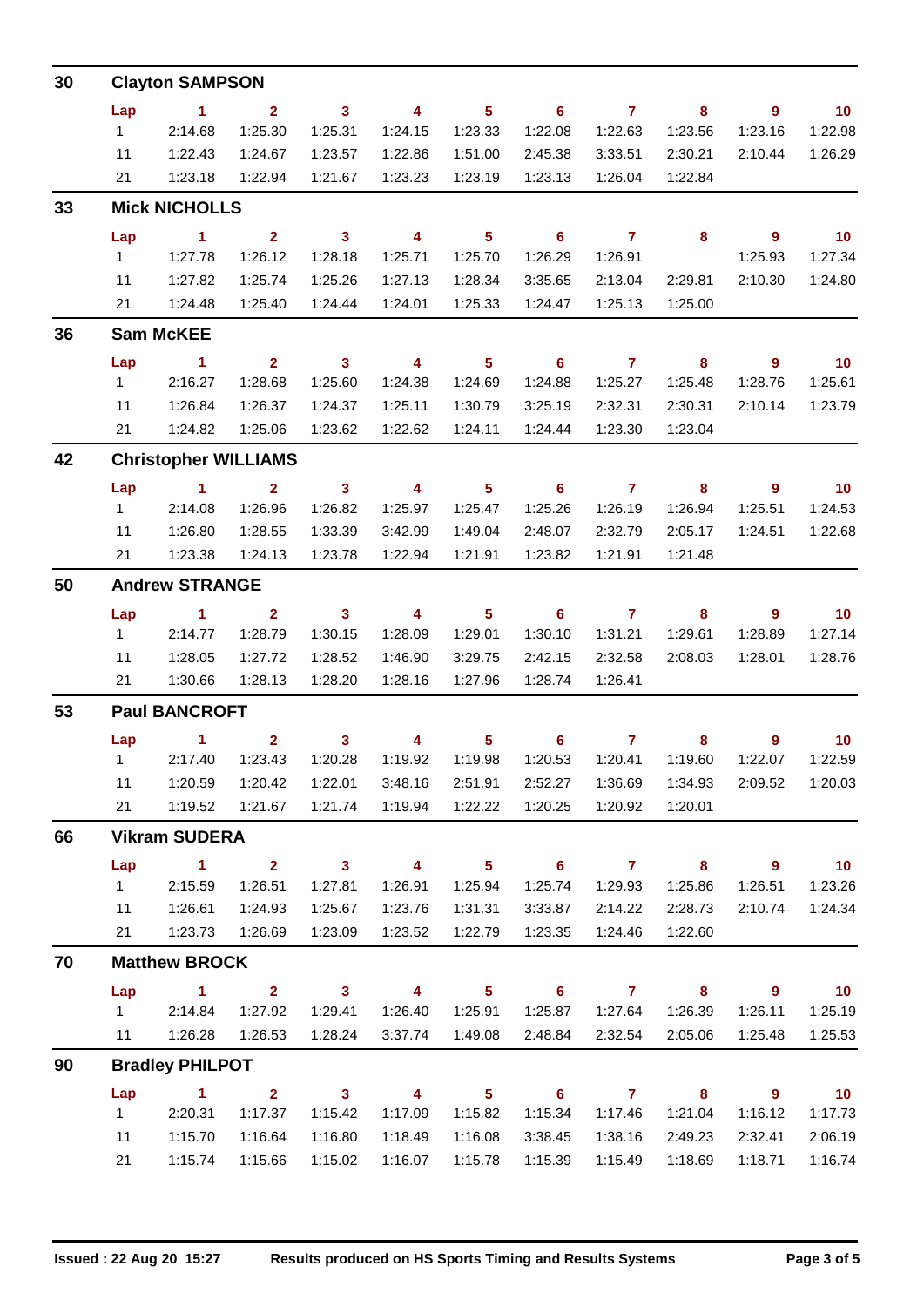| 95  |                        | <b>Andy BAYLIE</b>            |                         |                         |                         |                            |                            |                 |                         |                            |                             |  |  |  |  |
|-----|------------------------|-------------------------------|-------------------------|-------------------------|-------------------------|----------------------------|----------------------------|-----------------|-------------------------|----------------------------|-----------------------------|--|--|--|--|
|     | Lap                    | $\sim$ 1                      | $2^{\circ}$             | $\overline{\mathbf{3}}$ | $\overline{\mathbf{4}}$ | $\overline{\phantom{0}}$ 5 | $\overline{\phantom{0}}$ 6 | $7$ 8           |                         | $\overline{\phantom{a}}$ 9 | $\blacksquare$ 10           |  |  |  |  |
|     | $1 -$                  | 2:14.51                       | 1:22.02                 | 1:21.06                 | 1:21.16                 | 1:20.15                    | 1:20.05                    | 1:19.83         | 1:19.93                 | 1:20.36                    | 1:22.01                     |  |  |  |  |
|     | 11                     | 1:22.17                       | 1:21.67                 | 1:22.70                 | 1:22.27                 | 1:20.89                    | 1:26.39                    | 2:23.14         | 3:33.71                 | 2:29.64                    | 2:10.22                     |  |  |  |  |
|     |                        | 21   1:20.32                  | 1:22.07                 | 1:21.43                 | 1:21.17                 | 1:20.68                    | 1:20.42                    | 1:21.99         | 1:22.12                 | 1:20.85                    |                             |  |  |  |  |
| 99  |                        | <b>Jamie STURGES</b>          |                         |                         |                         |                            |                            |                 |                         |                            |                             |  |  |  |  |
|     | Lap                    | $\overline{1}$ $\overline{2}$ |                         | $\overline{\mathbf{3}}$ | $\overline{\mathbf{4}}$ | $\overline{\phantom{0}}$ 5 |                            | $6$ $7$ $8$     |                         | $\overline{\phantom{a}}$ 9 | $\overline{10}$             |  |  |  |  |
|     | $1 \quad \blacksquare$ | 2:20.91                       | 1:16.82                 | 1:15.45                 | 1:17.03                 | 1:14.66                    | 1:16.07                    | 1:18.23         | 1:20.73                 | 1:16.53                    | 1:17.77                     |  |  |  |  |
|     | 11                     | 1:15.68                       | 1:16.87                 | 1:16.50                 | 1:14.00                 | 3:30.98                    | 2:49.74                    | 2:52.62         | 1:35.76                 | 1:35.07                    | 2:09.62                     |  |  |  |  |
|     | 21                     | 1:16.91                       | 1:16.36                 | 1:17.84                 | 1:16.39                 | 1:14.79                    | 1:14.03                    | 1:14.52         | 1:14.37                 | 1:18.23                    | 1:14.62                     |  |  |  |  |
| 117 |                        | <b>Charlie AITCHISON</b>      |                         |                         |                         |                            |                            |                 |                         |                            |                             |  |  |  |  |
|     | Lap                    | $\sim$ $\sim$ 1.              | $\overline{2}$          | $\overline{\mathbf{3}}$ | $\overline{4}$          | $\overline{\phantom{0}}$ 5 | $\overline{\phantom{0}}$ 6 | $\overline{7}$  | $\overline{\mathbf{8}}$ | $\overline{\phantom{a}}$   | $\overline{\mathbf{10}}$    |  |  |  |  |
|     |                        | 12:14.23                      | 1:25.53                 | 1:29.44                 | 1:23.93                 | 1:25.28                    | 1:24.97                    | 1:20.34         | 1:20.49                 | 1:22.41                    | 1:20.56                     |  |  |  |  |
|     | 11                     | 1:26.73                       | 3:19.95                 | 1:21.75                 | 1:24.24                 | 2:27.09                    | 2:52.91                    | 1:53.62         | 1:23.88                 | 2:03.49                    | 1:21.46                     |  |  |  |  |
|     | 21                     | 1:21.65                       | 1:22.80                 | 1:21.83                 | 1:23.54                 | 1:22.91                    | 1:22.90                    | 1:25.97         | 1:23.00                 |                            |                             |  |  |  |  |
| 122 |                        | <b>Nick WILLIAMSON</b>        |                         |                         |                         |                            |                            |                 |                         |                            |                             |  |  |  |  |
|     | Lap                    | $\sim$ $\sim$ 1               | $\overline{\mathbf{2}}$ | $\overline{\mathbf{3}}$ | $\overline{\mathbf{4}}$ | $\overline{\phantom{0}}$ 5 | $\overline{\phantom{0}}$ 6 | $\overline{7}$  | $\overline{\mathbf{8}}$ | $9^{\circ}$                | $\overline{10}$             |  |  |  |  |
|     | $1 \quad$              | 2:14.23                       | 1:24.34                 | 1:24.61                 | 1:23.60                 | 1:23.29                    | 1:23.68                    | 1:23.57         | 1:23.18                 | 1:23.19                    | 1:23.14                     |  |  |  |  |
|     | 11                     | 1:23.86                       | 1:23.88                 | 1:23.35                 | 1:22.76                 | 1:43.28                    | 3:22.39                    | 2:44.65         | 2:32.68                 | 2:06.48                    | 1:23.11                     |  |  |  |  |
|     | 21                     | 1:23.87                       | 1:23.59                 | 1:23.65                 | 1:24.53                 | 1:22.98                    | 1:22.99                    | 1:23.19         | 1:23.66                 |                            |                             |  |  |  |  |
| 123 | <b>Nick RAMSDEN</b>    |                               |                         |                         |                         |                            |                            |                 |                         |                            |                             |  |  |  |  |
|     | Lap                    | $\sim$ 1                      | $\overline{2}$          | $\overline{\mathbf{3}}$ | $\overline{4}$          | $\overline{\phantom{0}}$ 5 | $\overline{\phantom{0}}$ 6 | $7 \t 8$        |                         | $\overline{\phantom{a}}$   | $\overline{\phantom{0}}$ 10 |  |  |  |  |
|     | $1 \quad$              | 2:14.48                       | 1:27.17                 | 1:29.29                 | 1:26.26                 | 1:25.57                    | 1:25.83                    | 1:28.26         | 1:26.40                 | 1:25.64                    | 1:25.80                     |  |  |  |  |
|     | 11                     | 1:26.00                       | 1:26.31                 | 1:26.63                 | 1:24.87                 | 3:52.80                    | 2:53.12                    | 2:34.29         | 1:39.97                 | 1:26.30                    | 1:25.88                     |  |  |  |  |
|     |                        | 21  1:25.06                   | 1:25.97                 | 1:26.33                 | 1:25.15                 | 1:25.54                    | 1:25.79                    | 1:26.09         | 1:26.26                 |                            |                             |  |  |  |  |
| 144 |                        | <b>Neil PRIMROSE</b>          |                         |                         |                         |                            |                            |                 |                         |                            |                             |  |  |  |  |
|     |                        | $Lap$ 1 2                     |                         | 3 <sup>7</sup>          | $\overline{\mathbf{4}}$ | 5                          | $6^{\circ}$                | $\sim$ 7 $\sim$ | 8                       | 9                          | 10                          |  |  |  |  |
|     |                        | 1 2:18.31 1:22.96             |                         |                         |                         |                            |                            |                 |                         |                            |                             |  |  |  |  |
| 165 |                        | <b>Warren ALLEN</b>           |                         |                         |                         |                            |                            |                 |                         |                            |                             |  |  |  |  |
|     | Lap                    | $\sim$ 1                      | 2 <sup>7</sup>          | $\overline{\mathbf{3}}$ | $\overline{\mathbf{4}}$ | $\overline{\phantom{0}}$ 5 | $\overline{\phantom{0}}$ 6 | $\overline{7}$  | $\overline{\mathbf{8}}$ | $\overline{\phantom{a}}$   | $\overline{10}$             |  |  |  |  |
|     | 1                      | 2:20.78                       | 1:16.27                 | 1:16.59                 | 1:16.87                 | 1:15.41                    | 1:15.80                    | 1:17.54         | 1:19.54                 | 1:15.09                    | 1:15.05                     |  |  |  |  |
|     | 11                     | 1:15.97                       | 1:16.15                 | 1:15.94                 | 1:18.42                 | 1:16.32                    | 1:17.58                    | 3:52.67         | 2:53.20                 | 2:34.01                    | 2:01.38                     |  |  |  |  |
|     | 21                     | 1:16.23                       | 1:15.95                 | 1:15.76                 | 1:16.01                 | 1:16.53                    | 1:17.18                    | 1:16.19         | 1:17.60                 | 1:16.17                    | 1:16.95                     |  |  |  |  |
| 167 |                        | <b>Adam READ</b>              |                         |                         |                         |                            |                            |                 |                         |                            |                             |  |  |  |  |
|     | Lap                    | $\sim$ 1                      | $\overline{\mathbf{2}}$ | $\overline{\mathbf{3}}$ | $\overline{\mathbf{4}}$ | $\overline{\phantom{0}}$ 5 | $\overline{\phantom{0}}$ 6 | $\overline{7}$  | $\overline{\mathbf{8}}$ | $\overline{\phantom{a}}$   | $\overline{\mathbf{10}}$    |  |  |  |  |
|     | $1 \quad$              | 2:14.02                       | 1:26.23                 | 1:25.23                 | 1:24.32                 | 1:24.63                    | 1:25.09                    | 1:25.15         | 1:25.43                 | 1:26.24                    | 1:24.69                     |  |  |  |  |
|     | 11                     | 1:25.69                       | 1:25.25                 | 4:09.76                 | 2:51.47                 | 2:52.16                    | 1:37.42                    | 1:34.64         | 2:09.89                 | 1:25.09                    | 1:24.38                     |  |  |  |  |
|     | 21                     | 1:24.11                       | 1:25.94                 | 1:24.49                 | 1:23.43                 | 1:24.29                    | 1:24.42                    | 1:24.11         |                         |                            |                             |  |  |  |  |
| 168 |                        | <b>Adam HARRISON</b>          |                         |                         |                         |                            |                            |                 |                         |                            |                             |  |  |  |  |
|     | Lap                    | $\sim$ 1                      | $\overline{\mathbf{2}}$ | $\overline{\mathbf{3}}$ | $\overline{\mathbf{4}}$ |                            | $5 \t\t 6 \t\t 7 \t\t 8$   |                 |                         | $\overline{\phantom{a}}$ 9 | $\overline{10}$             |  |  |  |  |
|     | 1                      | 2:18.29                       | 1:22.43                 | 1:21.74                 | 1:19.34                 | 1:21.73                    | 1:20.32                    | 1:19.34         | 1:19.04                 | 1:20.64                    | 1:19.13                     |  |  |  |  |
|     | 11                     | 1:20.21                       | 1:21.70                 | 1:21.86                 | 1:19.17                 | 1:19.02                    | 1:22.04                    | 3:27.97         | 2:36.51                 | 2:31.61                    | 2:09.15                     |  |  |  |  |
|     | 21                     | 1:22.93                       | 1:23.98                 | 1:25.00                 | 1:25.35                 | 1:22.97                    | 1:25.55                    | 1:24.97         | 1:23.00                 | 1:22.82                    |                             |  |  |  |  |